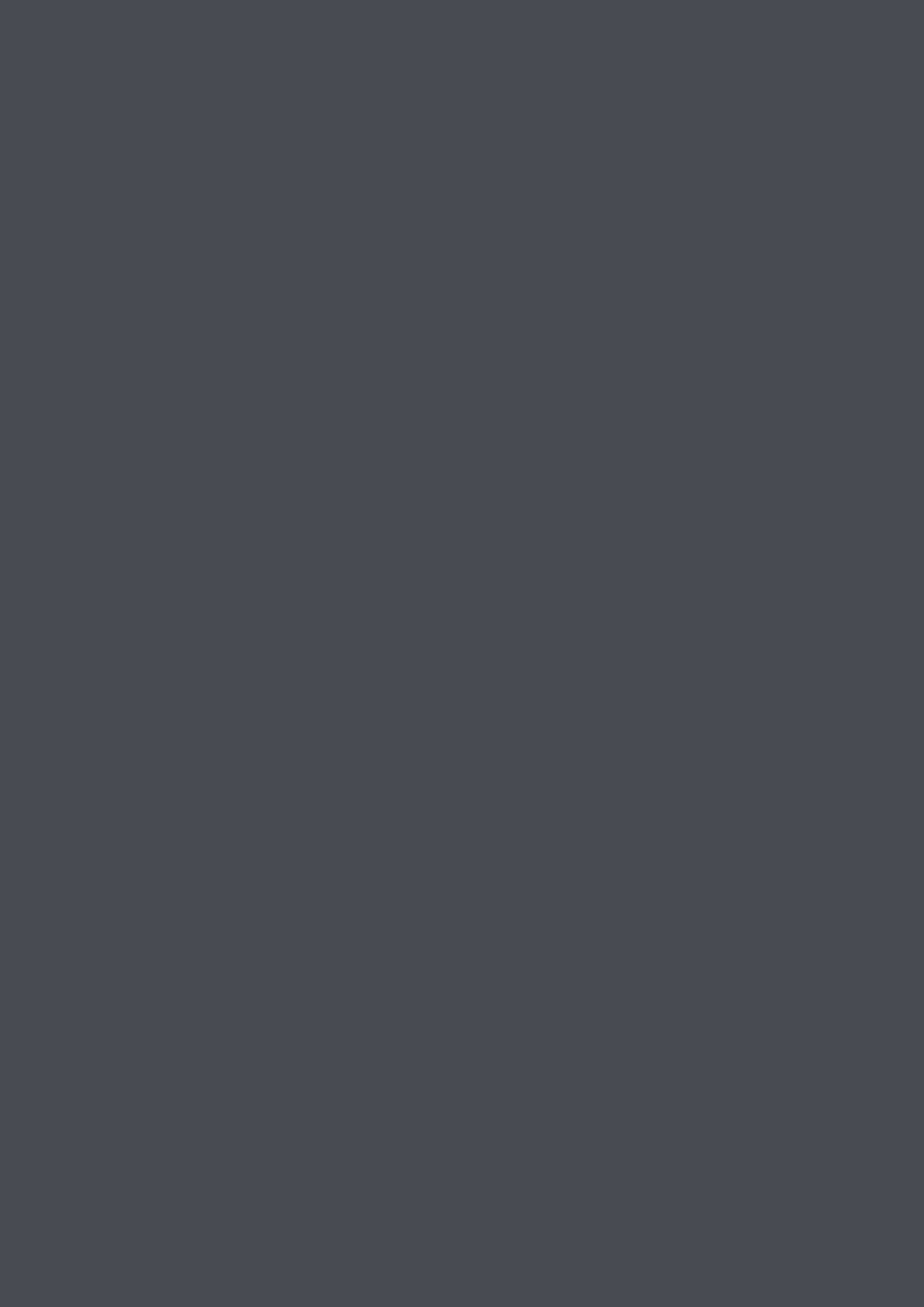The College Estate Management

## **EFFICI** ENCY R CN. CONSER

An information paper by Ramona McConnel

# CEM OCCASIONAL PAPER SERIES **February 2013**

**IP 1/13**

# **CONTENTS**

## **Summary**

## 1. Introduction

- 1.1 The economic and geographic context of Jamaica
- 1.2 Energy efficiency in the retail sector

## 2. Investigation of energy efficiency in the retail sector

- 2.1 Desk research
- 2.2 Qualitative study
- 2.3 Quantitative study

## 3. Results in context

- 3.1 Awareness of the benefits of energy efficiency
- 3.2 Actions on energy efficiency
- 3.3 Energy-efficiency policies in action
- 3.4 Barriers to improving energy efficiency
- 3.5 Addressing the barriers
- 3.6 Existing incentives

## 4. Discussion and recommendations

5. Conclusion

**References** 

Further reading

About the author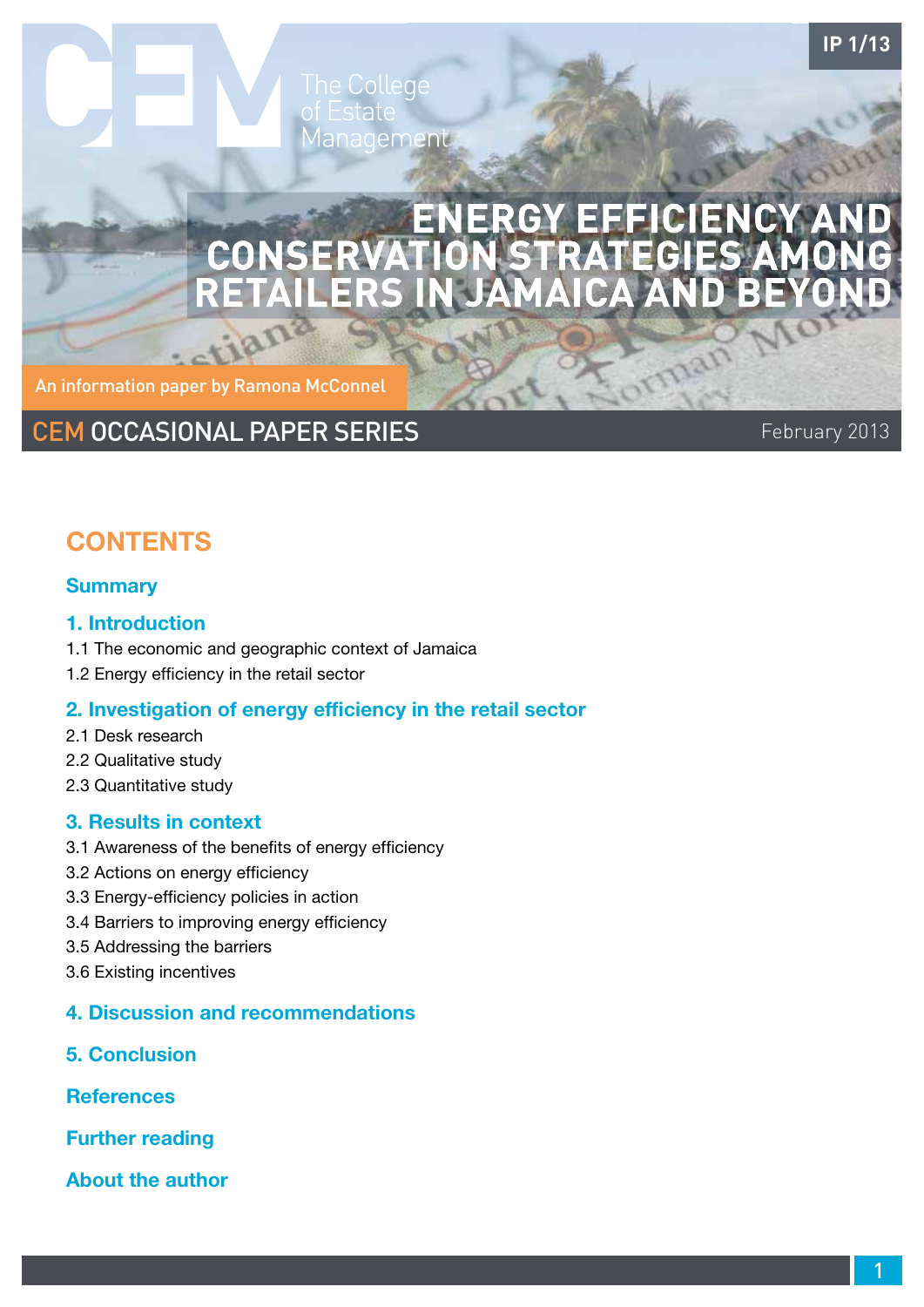## **SUMMARY**

The actions we all need to take to reduce greenhouse gas emissions are common global concerns, although the likely impacts of climate change will vary depending on location; and the underlying benefits  $-$  for the environment and for business – are common too.

This paper presents an investigation of the energysaving strategies adopted by the retail sector in Jamaica. It uncovers valuable lessons for both small shopkeepers and chainstore owners, and provides – possibly for the first time –indicators that could assist the Jamaican Government and retailers in the

evaluation of the retail sector's progress in contributing to the national energy cost reduction goals and with the formulation of baseline data.

In addition, this paper provides the insight that Jamaican retailers – and other retailers around the world – require in order to convince them of both the theoretical and practical connections between energy conservation strategies and operating costs.

## 1. INTRODUCTION

#### 1.1 The economic and geographic context of Jamaica

Jamaica is a Caribbean island covering approximately 11,000 km², with a population of around 2.85 million (compare with, say, Wales, which is some 21,000 km² and has a population of approximately 3 million). Jamaica is tropical, hot and humid, with a generally temperate interior region.

Storms and other natural disasters are predicted to increase under the impacts of climate change and, according to the Pew Centre for Climate Change (2009), those negative impacts include mean sea level rise and north Atlantic tropical storms. Jamaica is particularly vulnerable in this respect, due to its geographical location. Even before the predicted impact of climate change there is an increased risk of hurricanes in the region from July through to November, although they can occur at any time of the year. On average, Jamaica loses 2% of gross domestic product (GDP) annually due to natural disasters. For example, the value of losses and

damage from the passage of tropical storm Gustav in 2008 resulted in \$15.5 billion or 1.7% of 2007 nominal GDP. According to the Economic and Social Survey Jamaica 2009 (Planning Institute of Jamaica 2010), Jamaica's trade balance for 2009 was a deficit of US\$ 3745.5 million.

The map of Jamaica (Figure 1) shows locations of the capital and major towns where most retail businesses are concentrated.

Energy consumption across all sectors in Jamaica has increased at a much faster pace than economic growth and, because the country is almost completely dependent on imported oil, it is at the mercy of potentially dramatic swings in energy prices. This has a considerable knock-on effect on the economy in general and also affects the demand for foreign currency. This situation is exacerbated by: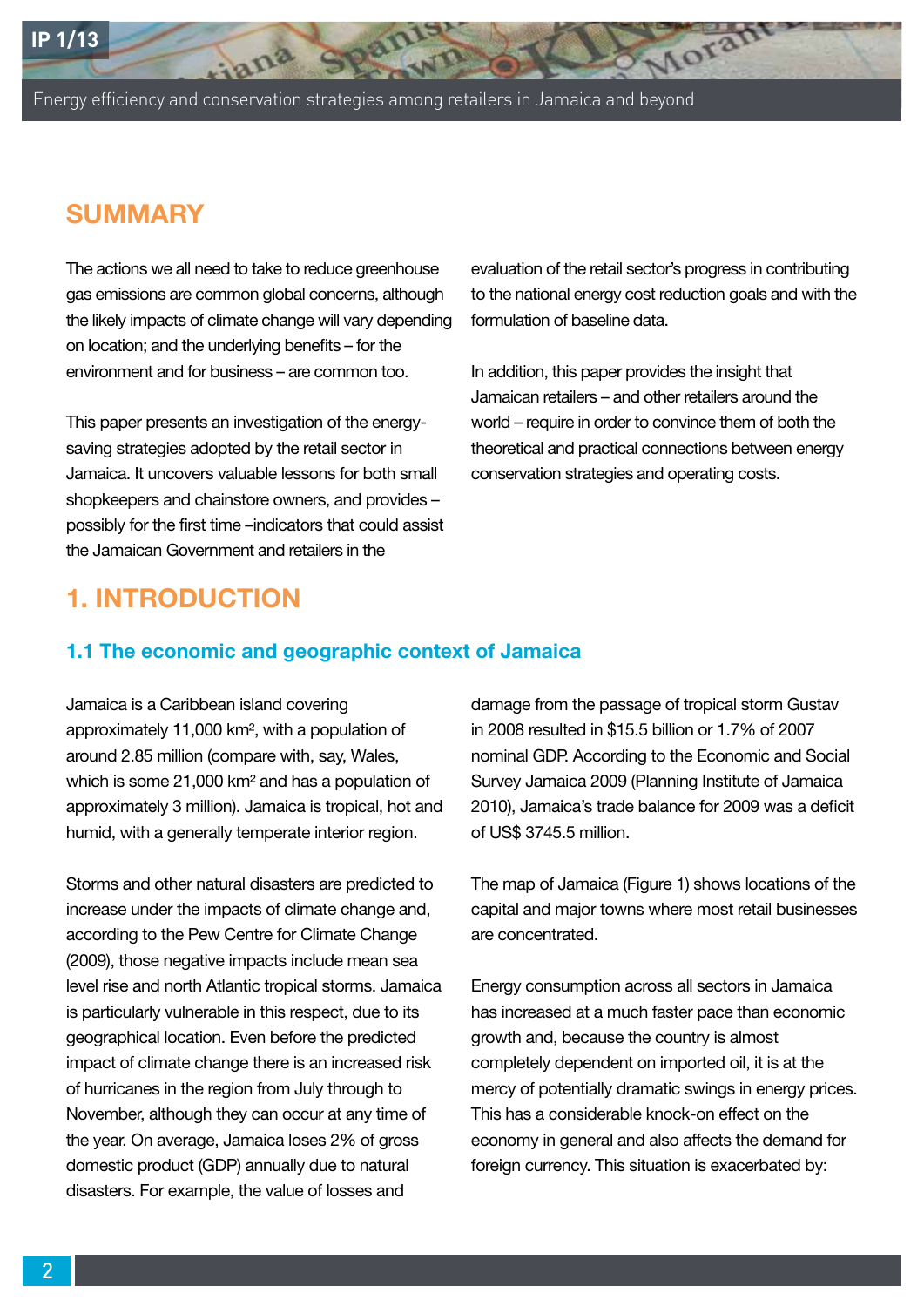oran



• A foreign exchange adjustment which is added to electricity bills by the sole electricity supplier, Jamaica Public Service (JPS) Company, to compensate for fluctuations in the US dollar to Jamaican dollar exchange rate;

riana

- A multiplier that is applied to electricity bills to enable the supplier to recover costs related to natural disasters;
- High interest rates on loans, which are a disincentive to potential investment in energy efficiency projects:
- The high cost of producing electricity (at the time of the study, US\$ 0.27 per kilowatt hour);
- A general consumption tax added to commercial electricity bills in 2010, as part of the government's efforts to reduce the national deficit, which increased the cost of energy to retailers;

Jamaica's Ministry of Energy and Mining identifies energy conservation and efficiency as the country's only short-term response to mitigate this adverse energy situation. The Jamaican Government's Energy Conservation and Efficiency Policy (ECEP) (Ministry of Energy and Mining 2008) aims to coordinate all sectors of the economy towards significantly reducing national energy consumption, with the aim of achieving a minimum national target of a 2% cut in energy consumption per year. The ECEP has also suggested that an annual target of 1.4% (equivalent to more than 200,000 barrels of oil per year) could be achieved through proactive energy efficiency measures including upgrading plant, equipment and end-use devices.

In addition, with the establishment of the Clean Development Mechanism (CDM) under the Kyoto Protocol, energy efficiency measures could provide further benefits to the Jamaican economy by:

- Enabling the country to participate in the trading of carbon credits derived from energy efficiency projects;
- Giving the country access to the United Nations' Adaptation Fund which will enhance accessibility to financing for adaptation projects and programmes.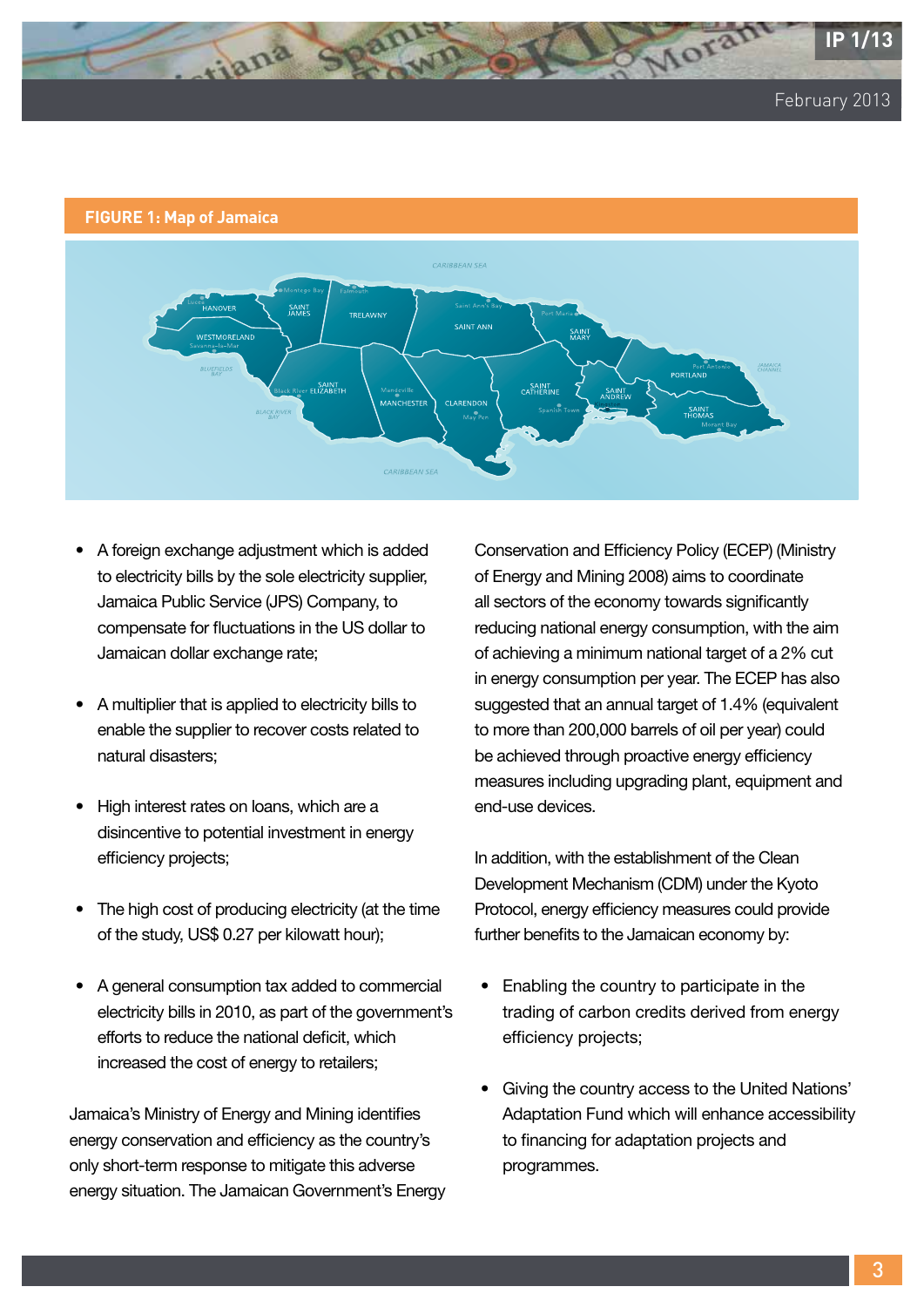#### 1.2 Energy efficiency in the retail sector

Retail is an important industry in Jamaica because of the high volume of sales. It is generally believed that high operating costs in the industry will fuel inflation and worsen the economy, and so greater effort in energy efficiency and conservation strategies is necessary for the industry to reduce prices to consumers.

Information garnered from Yudelson (2009), Esty and Winston (2009) and Hawken et al. (1999) suggests that about one fifth of the electricity consumption of Jamaica is attributable to the group of commercial users which primarily comprises retailers.

At the time of the study, most of Jamaica's energy efficiency activities had centred on the public sector with the assumption that the public sector would lead the drive towards energy efficiency and conservation. There were plans to expand to all sectors but this had not begun at the time of the study. However, Jamaica had adopted the International Building Code (in 2008) and published several Application Documents (such as IS 308:2009 and IS 309:2009) which cover the people, planet and profit aspects of energy efficiency and conservation strategies.

According to Hawken et al., '…no industry lacks potential for radically better energy efficiency' (Hawken et al., 1999). Furthermore, Hawken et al. (1999) suggest that energy efficiency can satisfy a number of political and environmental imperatives: there is something there for those who want improved jobs, competitiveness, quality of life, public and environmental health, individual choice and liberty.

While the general principles of energy efficiency and sustainability are widely applicable across all industry sectors, they have particularly important benefits for retailers, as described by Yudelson (2009):

- Reduced energy costs;
- Increased building value, through higher net operating income;
- Improved productivity and reduced health impacts of building operations;
- Improved sales and letting of properties:
- Increased sales from daylighting (averaging 5%);
- Marketing and public relations benefits;
- Recruitment and retention of key people;
- Access to funding from institutional sources;
- Trade benefits on the international market.

The key question, then, for Jamaica and other governments around the world, is how best to encourage the retail sector to embrace the energy efficiency and sustainability imperative.

The first step to achieving savings, whether financial or environmental, is to understand the status quo. This paper describes a single study – thought to be the first of its kind in Jamaica – of the attitudes of retailers towards energy efficiency, energy-saving measures already adopted, and an assessment of the potential for savings based on examples from other, similar countries and economies.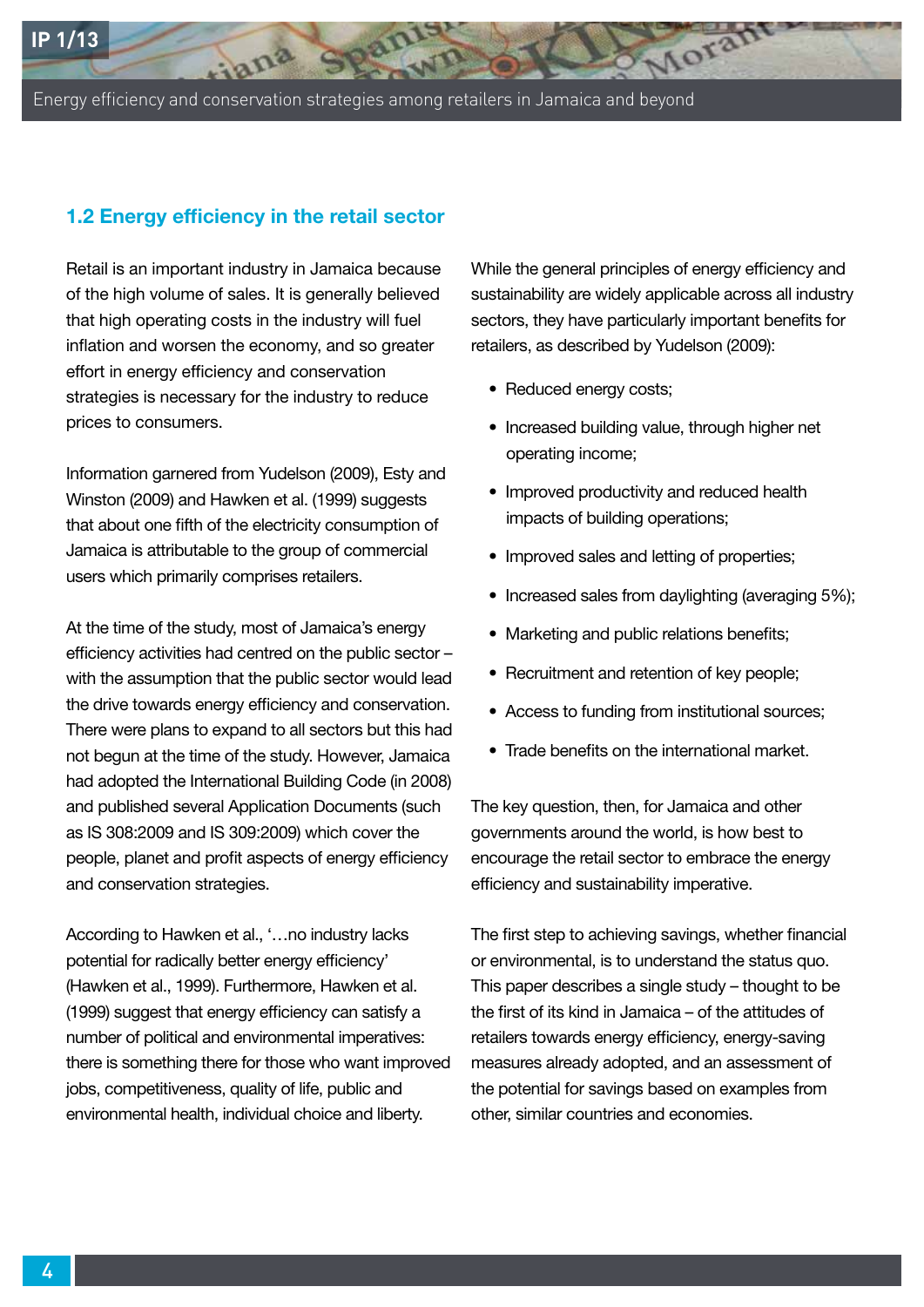

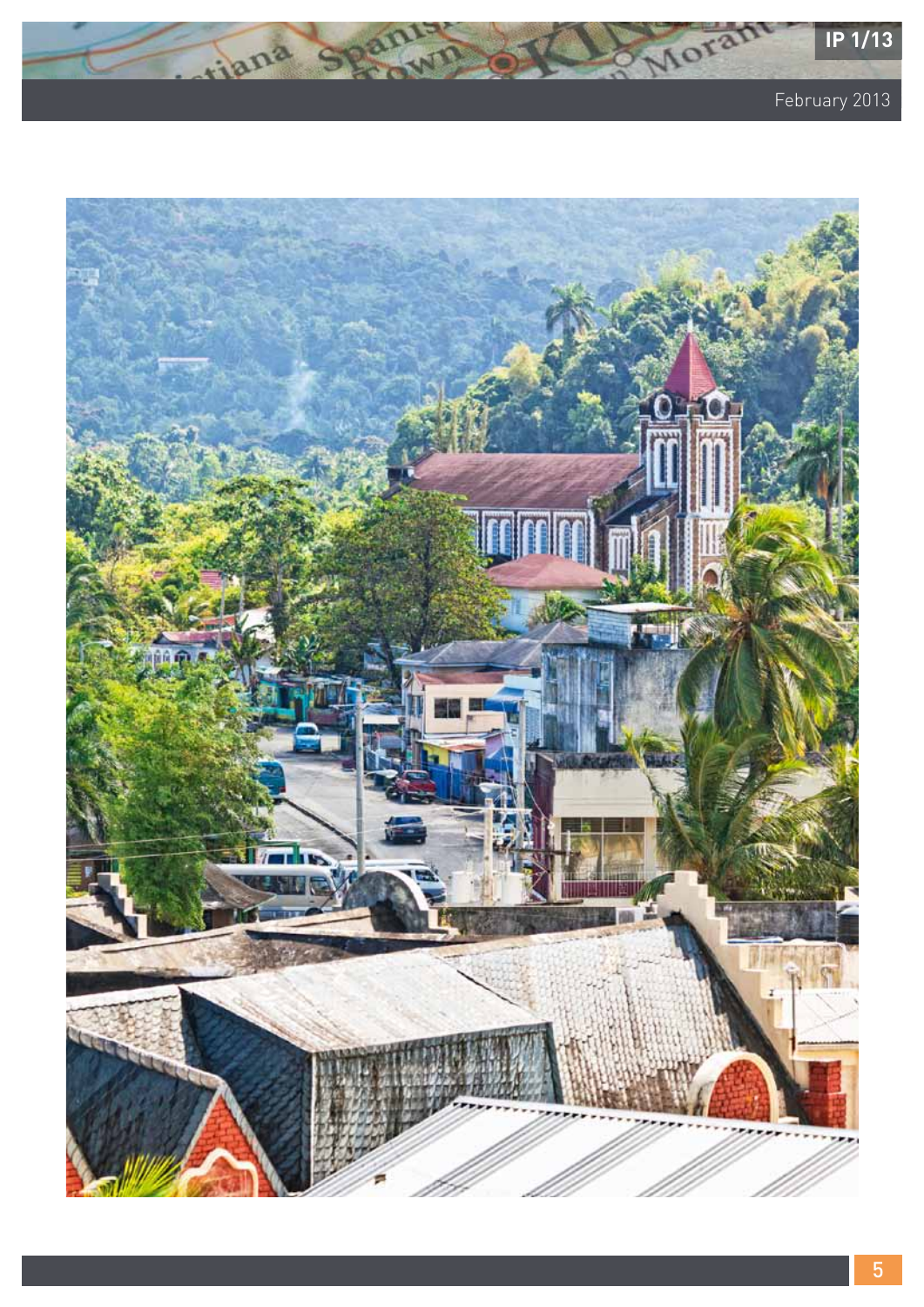# 2. INVESTIGATION OF ENERGY EFFICIENCY IN THE RETAIL SECTOR

#### Definition of 'retailer'

A retailer is a business that sells goods to the end user (consumer), as opposed to wholesalers or suppliers which normally sell their goods to other businesses. Retailers range in size from smaller, independent locations such as a family-run bookstore operating from a kiosk, to large businesses such as superstores and international chainstores.

Jamaica's sole electricity supply company, JPS, places retailers in the classification of 'Small Commercial – General Service'. This group, which includes supermarkets, retail shops, gas (petrol) stations and light manufacturing, accounts for 21% of the energy consumed by JPS customers. (The categorisation is limited and does not include all retailers in Jamaica, resulting in a potential underestimation of energy consumption by the industry.

The study of energy efficiency among retailers in Jamaica was in three parts:

• Desk research – covering both the situation in Jamaica and globally;

#### 2.1 Desk research

At the time of the study, very little secondary data could be found on the topic of energy efficiency per se in Jamaica, beyond government policy documents and information on public sector activities. Sources consulted included research papers, journals and corporate websites (see further reading).

Because of the lack of local information, the study was broadened to involve a brief review of overseas case studies. Such case studies benefit from having been certified by third party organisations, many of which

- Qualitative study a detailed interview with an industry expert in Jamaica;
- Quantitative research a survey of attitudes to and actions on energy efficiency among Jamaican retailers.

are publicly traded businesses with the responsibility of keeping proper records. (Local retailers are not typically traded on the Jamaican Stock Exchange and do not have the scrutiny as with larger or traded companies.) The case histories reviewed as part of this study show how energy efficiency and conservation strategies help to reduce operational costs, attract and retain talent, and pre-empt efficiency laws.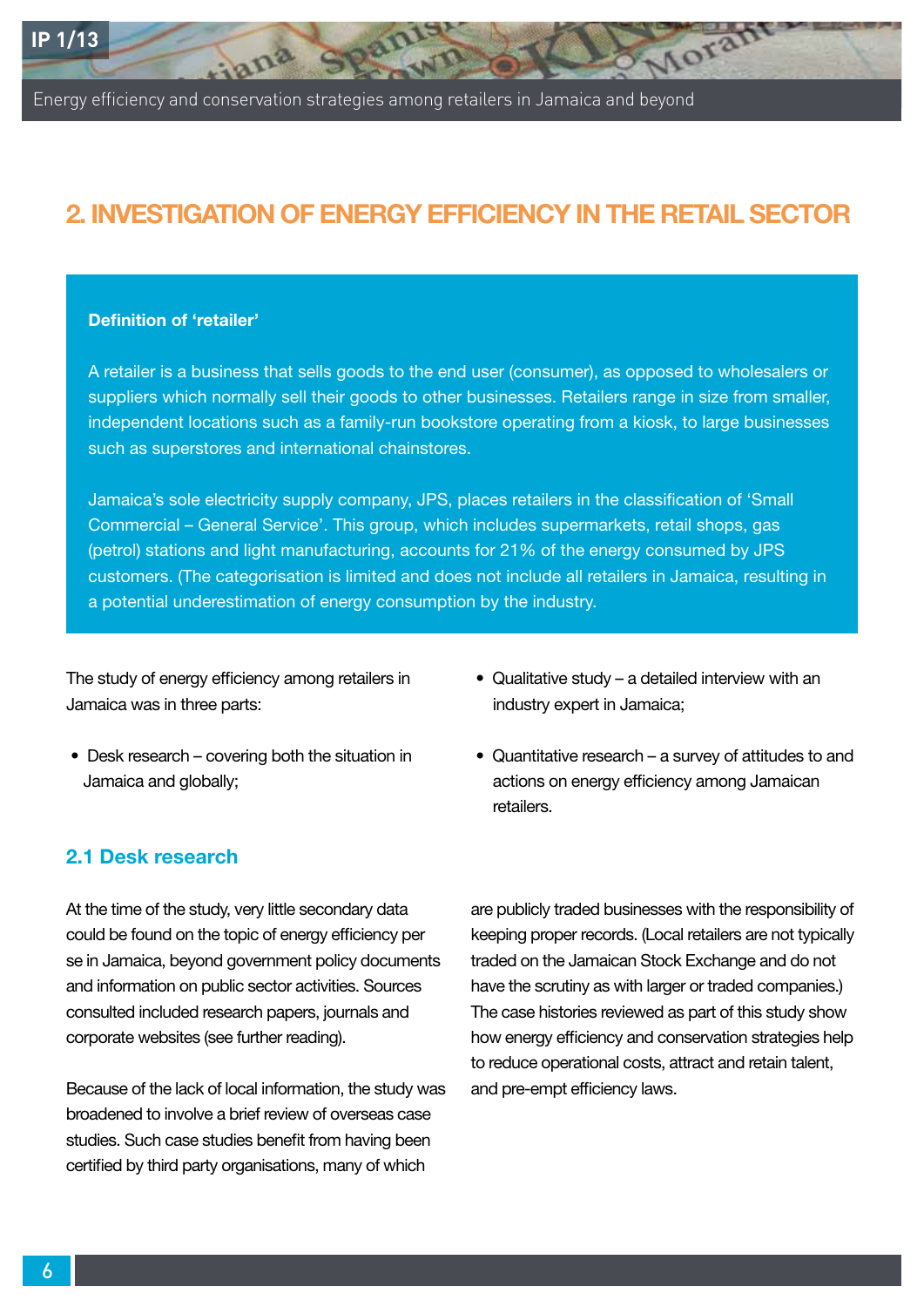### 2.2 Qualitative study

An interview with Dr Earl Green, Group Chief Technical Director at the Petroleum Corporation of Jamaica (PCJ) was used to explore the wider themes of energy efficiency in the context of Jamaican retailers, and as

2.3 Quantitative study

A questionnaire of Jamaican retailers, inspired by a survey of corporate energy efficiency strategies (Prindle and Fontaine 2009), was developed and tested. The final survey comprised seventeen questions, on:

- Demographics;
- Retailers' awareness of the benefits of energy efficiency;
- Extent of implementation of energy-saving measures;
- Extent of savings achieved;
- Incentives and barriers.

Respondents were drawn from several major Jamaican towns as well as the capital parish of Kingston. An online system was used to deliver the survey (see methodology). Potential respondents were sent the survey link by email either directly or through their business association. Twenty-seven detailed responses were received and analysed (not all respondents answered all the questions).

triangulation for the questionnaire results. Dr Green was a key player in the Jamaican Government's plans for energy efficiency and conservation as a means of meeting national targets on energy security.

Most respondents were from the Kingston area (46.2%), followed by St. Andrew (26.9%). Other areas represented were: St. Catherine, Trelawny, Manchester, St. Thomas, and Clarendon. There were no participants from St. Mary, St. Ann, St. James, Westmoreland, Hanover, Portland or St. Elizabeth.

The respondents represented a range of retailers in line with the JPS classification (see Definition of 'retailer'): automotive (spares and repairs), computer stores/services, light manufacturing, plants/ agricultural, eye wear, fashion, restaurants, petrol stations/convenience, art gallery, variety/general goods, furniture, jewellery store, pharmacy and one membership club.

Just under half of the respondents (45.5%) operated in stores that could be categorised as small (under 2,000 square feet; 185 m²), with 27.3% running medium-sized stores (2,000–10,000 square feet; 185–930 m²) and 13.6% being from large stores (over 10,000 square feet; >930 m²).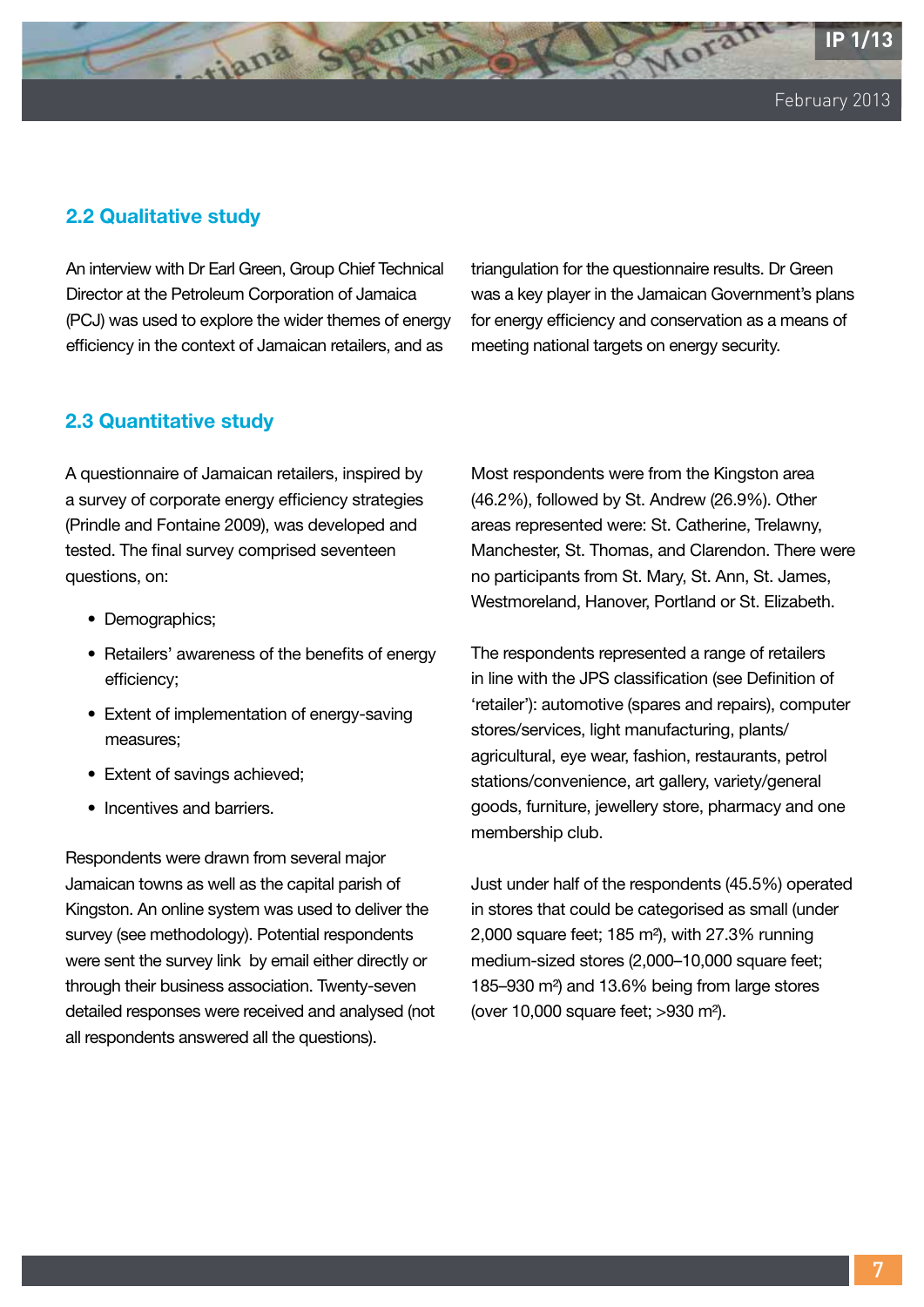ian

#### **Methodology**

There are inherent difficulties in studying attitudes to energy efficiency, as well as to gathering actual data on business performance, due to both confidentiality and lack of interest among potential subjects. For student researchers, these problems are compounded by lack of budget and lack of access to key personnel.

The use of an online questionnaire bypassed some of these problems, because it was quick, easy and cheap to implement; the problem is to garner sufficient responses. In this study, in Jamaica, retailers were approached directly by email, followed up with letters and telephone calls, and also an appeal was issued to business associations to circulate the survey link among there members. Nevertheless, the response rate was fairly low. (In the following discussion, percentage values have therefore been rounded to the nearest whole number.) Expert opinion (Dr Green) was useful, therefore, in the interpretation of the responses.

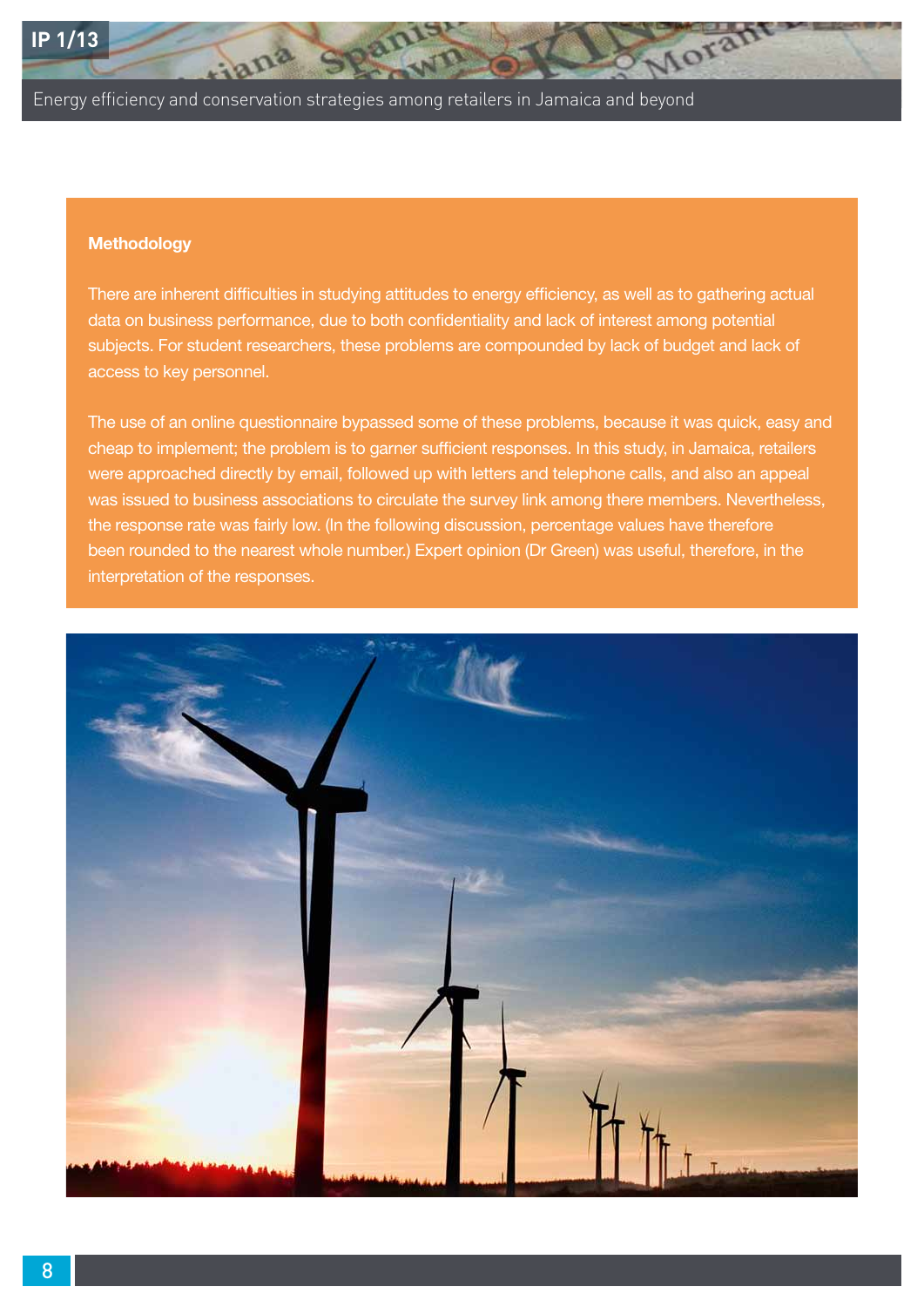# 3. RESULTS IN CONTEXT

riana

Unlike commercial office facilities and educational institutions, which tend to focus on the link between productivity and energy use, retail organisations link energy use to sales figures.

Understanding this connection between efficiency and profitability is therefore critical for retail organisations who are considering energy efficiency measures.

## 3.1 Awareness of the benefits of energy efficiency

Table 1 shows that a significant majority of Jamaican retailers who participated in the study are aware of the potential benefits of energy efficiency. When respondents were asked to estimate what level of

savings could be achieved, approximately 60% stated that they thought it possible to reduce energy costs by at least 6% or more, with almost fifth of respondents suggesting that savings of more than 20% are possible.

**TABLE 1: In the long run, how much can retailers reduce their operational costs by implementing plans to reduce energy consumption or access more economical energy sources?**

| <b>Savings on energy costs</b><br>anticipated or experienced<br>(in % of total energy costs) | No of respondents | <b>Percentage of respondents</b> |
|----------------------------------------------------------------------------------------------|-------------------|----------------------------------|
| no reply                                                                                     | 7                 | 26%                              |
| $0 - 5%$                                                                                     | $\overline{4}$    | 15%                              |
| $6 - 10%$                                                                                    | 5                 | 18.5%                            |
| 11-20%                                                                                       | 6                 | 22%                              |
| over 20%                                                                                     | 5                 | 18.5%                            |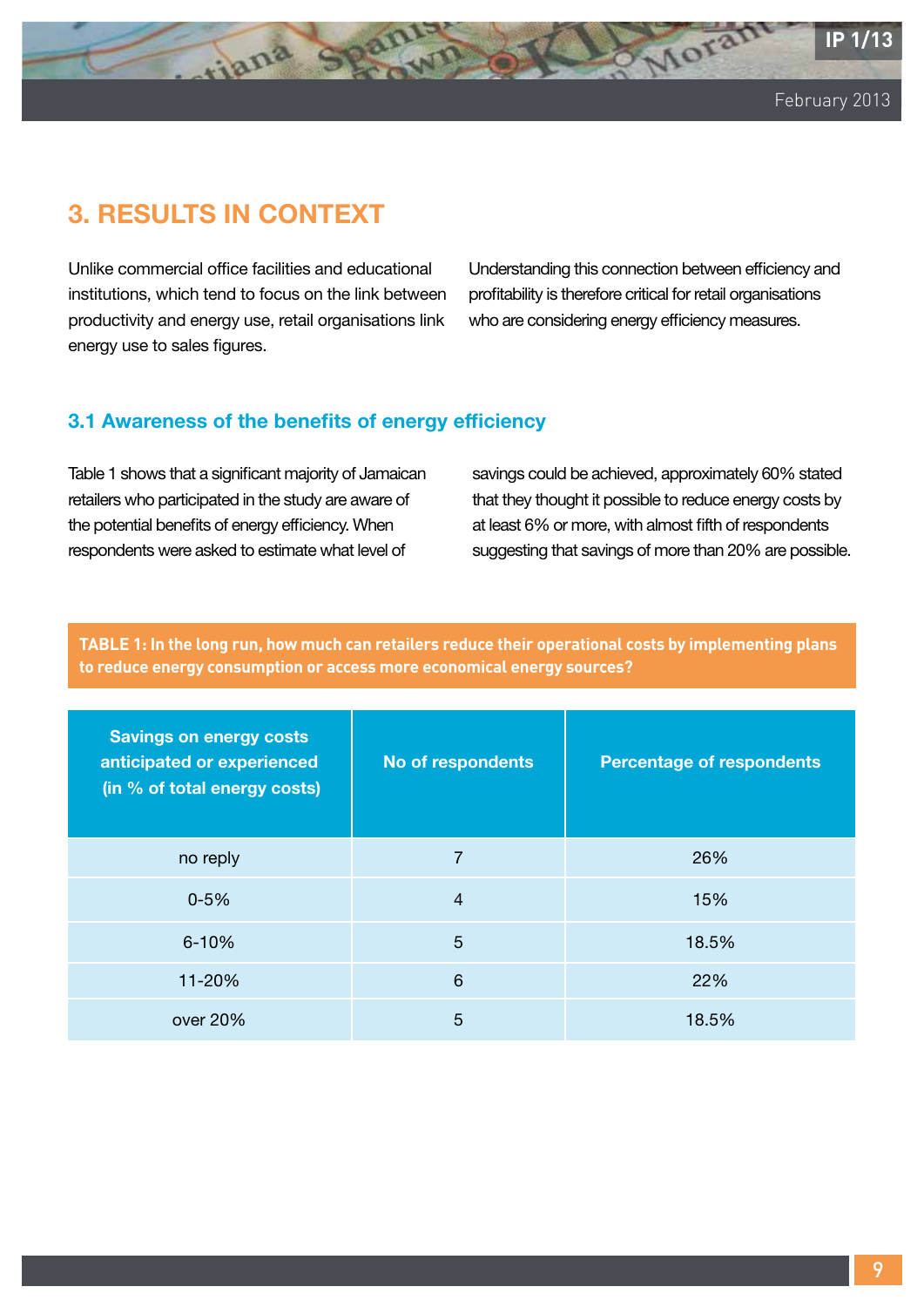**IP 1/13**

Energy efficiency and conservation strategies among retailers in Jamaica and beyond

#### Energy audits

An energy audit is the primary means of identifying potential energy savings and then measuring reductions in operating costs following the implementation of energy-saving measures. Audits may be more or less detailed, as follows:

Level 1 – a walk through the premises to identify opportunities for energy conservation;

Level 2 – as Level 1, plus identifying opportunities for investment in energy-saving measures;

Level 3 – as Level 2, plus an investment proposal plan to upgrade the facilities.

#### 3.2 Actions on energy efficiency

In addition to the general levels of awareness identified, the retailers who participated in the study had, to a certain extent, begun to act: just under half of the respondents (44%) stated that they had carried out a Level 1 energy audit.

However, there is considerable room for improvement:

- only three companies reported carrying out Level 2 energy audits;
- only one company had conducted a Level 3 audit.

A quarter of respondents (26%) had taken no steps towards implementing an energy efficiency strategy; the remaining 15% did not answer the question.

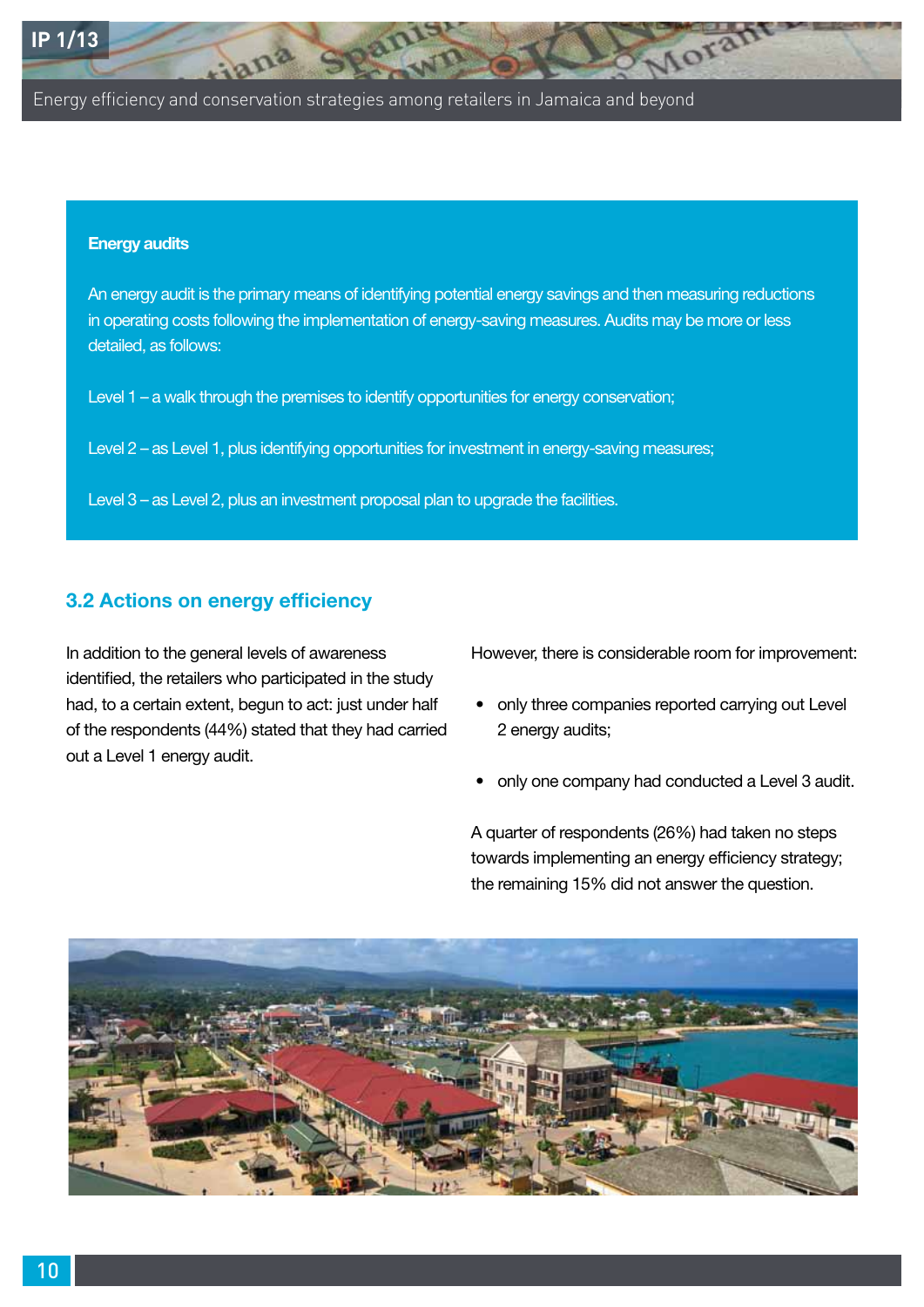## 3.3 Energy-efficiency policies in action

rian

It is widely acknowledged that one of the key factors in successful energy-efficiency campaigns is for businesses to have a written strategy, endorsed by members of the board or company directors.

*Example: Energy savings generate bottom line bene ts. Estimates by the US Environmental Protection Agency's Energy Star® Program show that every dollar a grocer saves has the same effect on profits as selling \$80 of merchandise.* 

*The US-based company Food Lion LLC partnered*  with a lighting manufacturer to find a lamp that *doubled light output and decreased energy use by 40%. The energy manager at Food Lion estimated that their refrigerator case retrofits alone saved 100,000 kilowatt hours annually. (Source: Thurston 2002)*

The questionnaire found that only a few respondents (12.5%) had a written strategy (Figure 2), although 35% of respondents said that all levels of staff would play a role in an energy efficiency and conservation strategy. In other words:

• around a third of respondents understand that staff involvement is crucial, but most are not aware that this involvement is best harnessed through a corporate strategy.

#### **FIGURE 2: Written energy eficiency and conservation strategy**

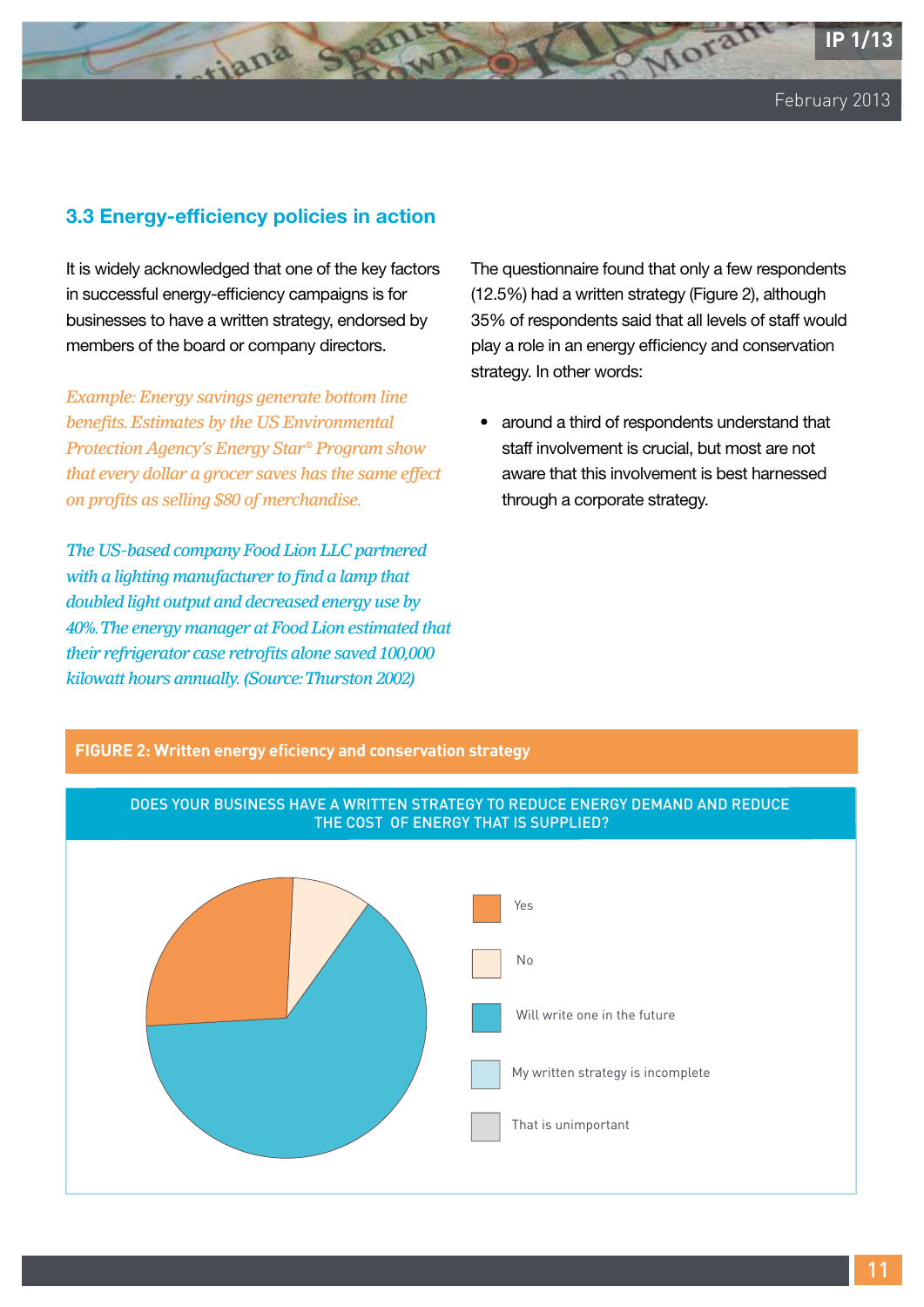Among this group of retailers, changes to lighting and air-conditioning equipment were the most popular energysaving measures, as shown in Figure 3.



These technologies are generally regarded as 'low-hanging fruit' – that is, easy and generally cost-effective to implement. However, unless automatic lighting controls are incorporated into the new schemes, manual controls will not deliver the anticipated benefits without the enthusiastic input of staff, and this is best achieved in the context of a written policy.

*Example: The US-based BJ's Wholesale Club Inc. reported that its energy management system (EMS) which, in addition to controlling lights, regulates the heating, ventilation and airconditioning (HVAC) system and refrigeration set points, and has contributed to its total of US\$ 4.8 million in energy costs annually. Other energy-saving initiatives include sub-metering, partnering with a green power marketing firm to help generate solar power, and a programme in its New York stores to cut lighting use in 25 stores during peak demand times, with no detriment to sales observed. (Source: Lobash 2003)*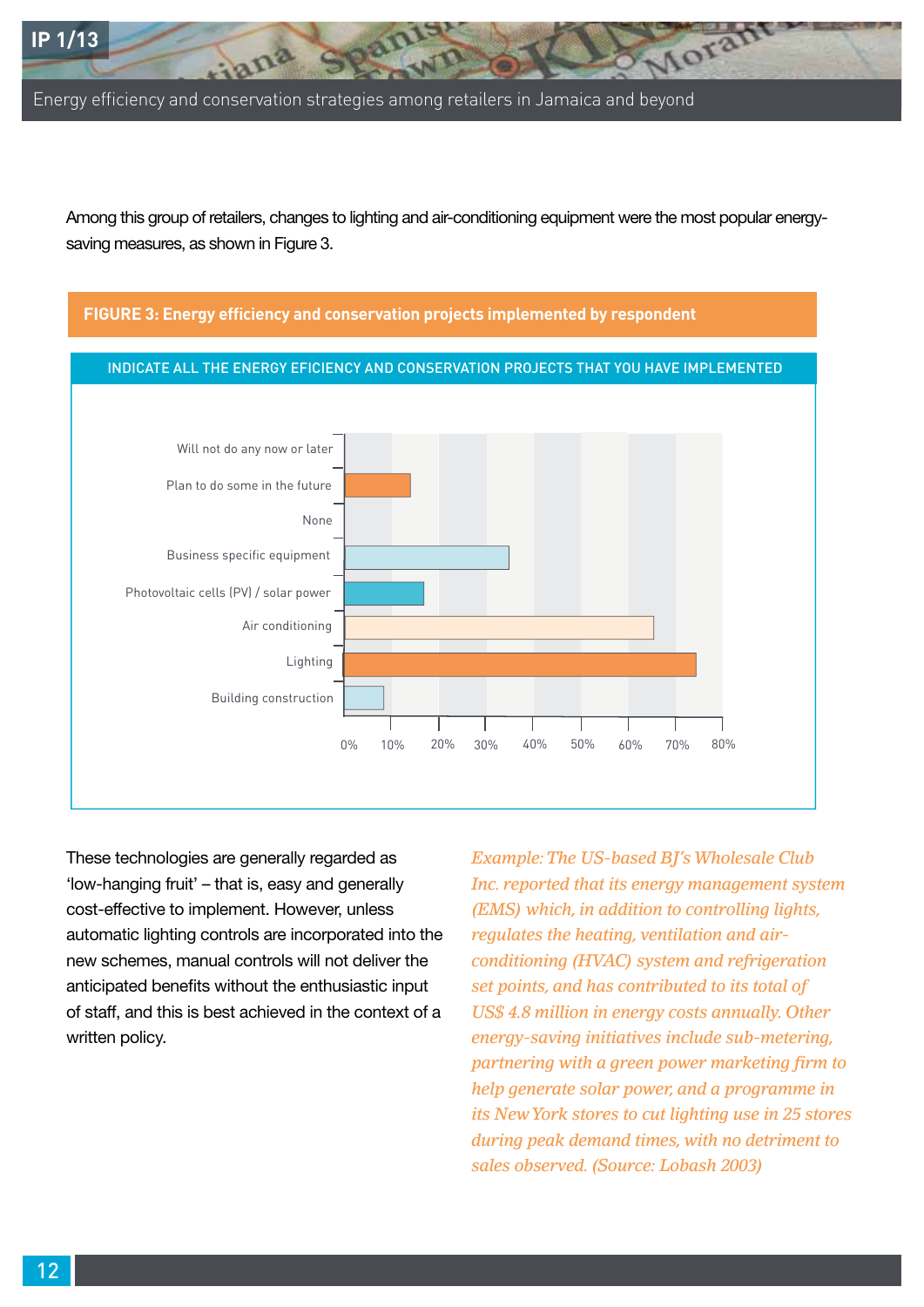Given that so few retailers in the study had conducted Level 2 or Level 3 energy audits, it is understandable that the retailers were unable to measure the level of savings from their investment. The questionnaire showed that over 80% of respondents believed that the implementation of energy efficiency and conservation strategies reduced operating costs. However, only 14% of respondents knew the expected or actual returns on their energy-efficiency investment. The others said they did not know the return on investment for the energy projects they had implemented. Respondents varied in the metrics used for reporting their energy savings: percentages, kilowatt hours and dollar amounts.

rian

*Example: In 2005, Walmart built two experimental stores in McKinney, Texas and Aurora, Colorado. Knowledge garnered from the operation of those two stores was incorporated into Walmart's High Efficiency one (HE1) pilot stores. Three HE1 stores were opened in 2007 and they were expected to reduce energy requirements by 20% compared with a 2005 baseline. Four second-generation (HE2) pilot stores opened in 2008, and a new store opened in Las Vegas, Nevada in March 2008 (HE5) was designed to perform up to 45% more efficiently than the prototype stores built in 2005.* 

*Energy-efficiency improvements included enhancements to the HVAC systems, using lightemitting diode (LED) technology in freezer cases and exterior signage, installing nineteen solar power systems since early 2007 ( two stores in Hawaii and seventeen in California), and increasing daylighting via skylights in more than 2,200 stores. (Source: Yudelson 2009)*

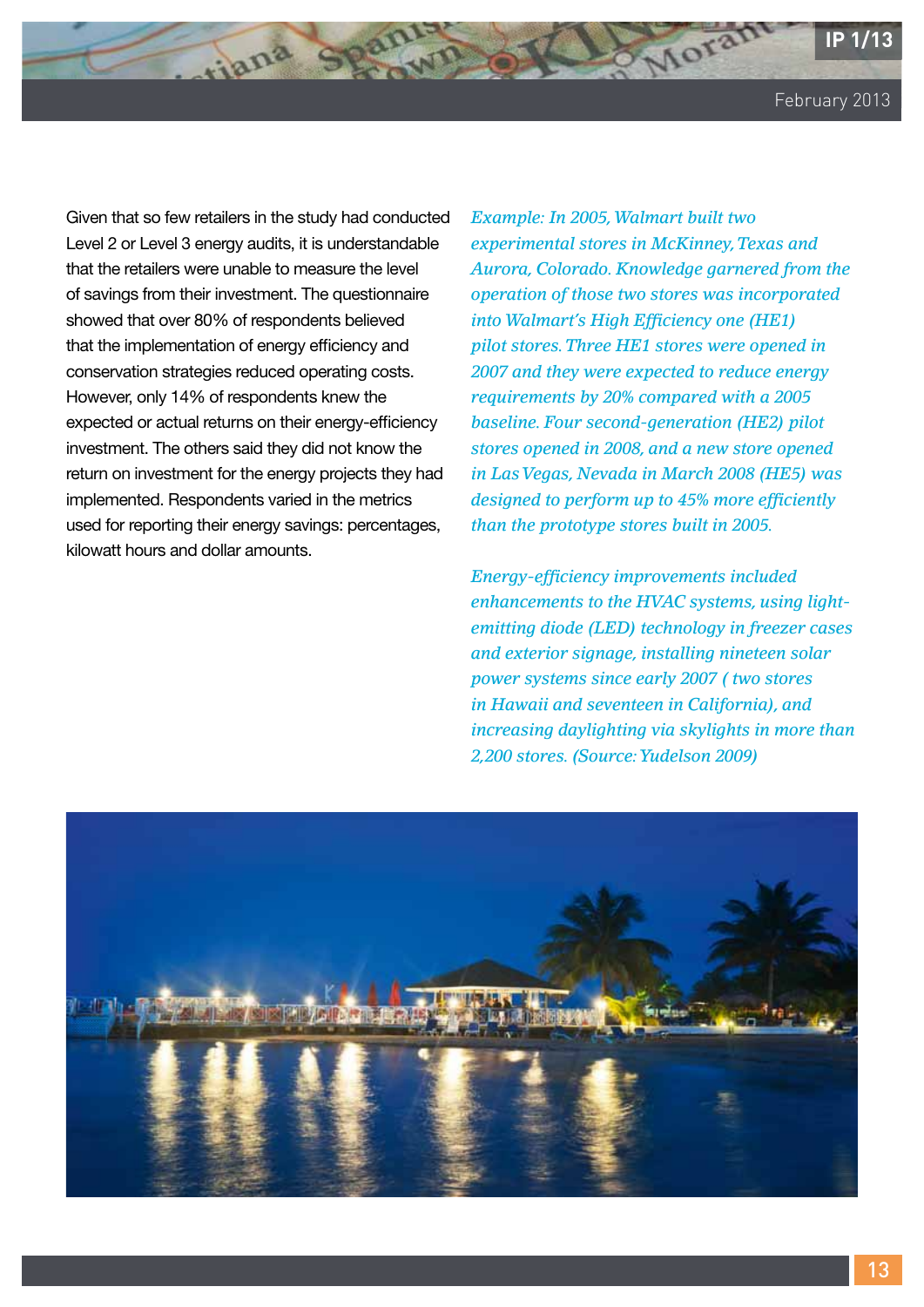## 3.4 Barriers to improving energy efficiency

Barriers to the introduction of energy-saving measures were explored in the question: What barriers prevent Jamaican retailers from implementing an energy efficiency and conservation strategy?

The responses were (in order of importance to the retailers):

- Initial cost (cited by 94% of respondents);
- Lack of government incentives (61%);
- Lack of knowledge (56%);
- Unavailability of technology (22%);
- Low return on investment (11%).

'Other factors' (unspecified) were mentioned by 17% of respondents, and these included:

- The inaccessibility of energy-efficient equipment due to the prohibitive initial costs;
- Inefficient equipment in their specific line of business is a hindrance to the development of energy efficiency strategies.

Several respondents thought that there was a need for a strategic approach and that not enough was being done in Jamaica about energy efficiency and conservation. These results reflect the choices of energy-saving measures already discussed (Figure 3). Respondents were most concerned about their lack of knowledge of the available equipment

and technology on the market and the lack of knowledge about the topic in general.

The second most frequent response related to the lack of government support regarding the implementation of energy efficiency projects. This response highlights a gap between what the government plans for energy efficiency and conservation and the retailers' awareness of these incentives and plans.

The following conclusions can therefore be drawn:

- Because initial costs and lack of financial incentives are the most commonly cited barriers, there is considerable scope for government-funded support schemes for retailers;
- With more than half of the sample citing 'lack of knowledge', it is likely that a national awareness-raising and information campaign could have a positive impact on the uptake of energy-saving measures.

In addition, the following barriers were identified by Dr Green (2010):

- The retailers themselves do not recognise the importance of energy efficiency and conservation;
- Retailers were too risk averse to consider the benefits of working with energy services companies (ESCOs);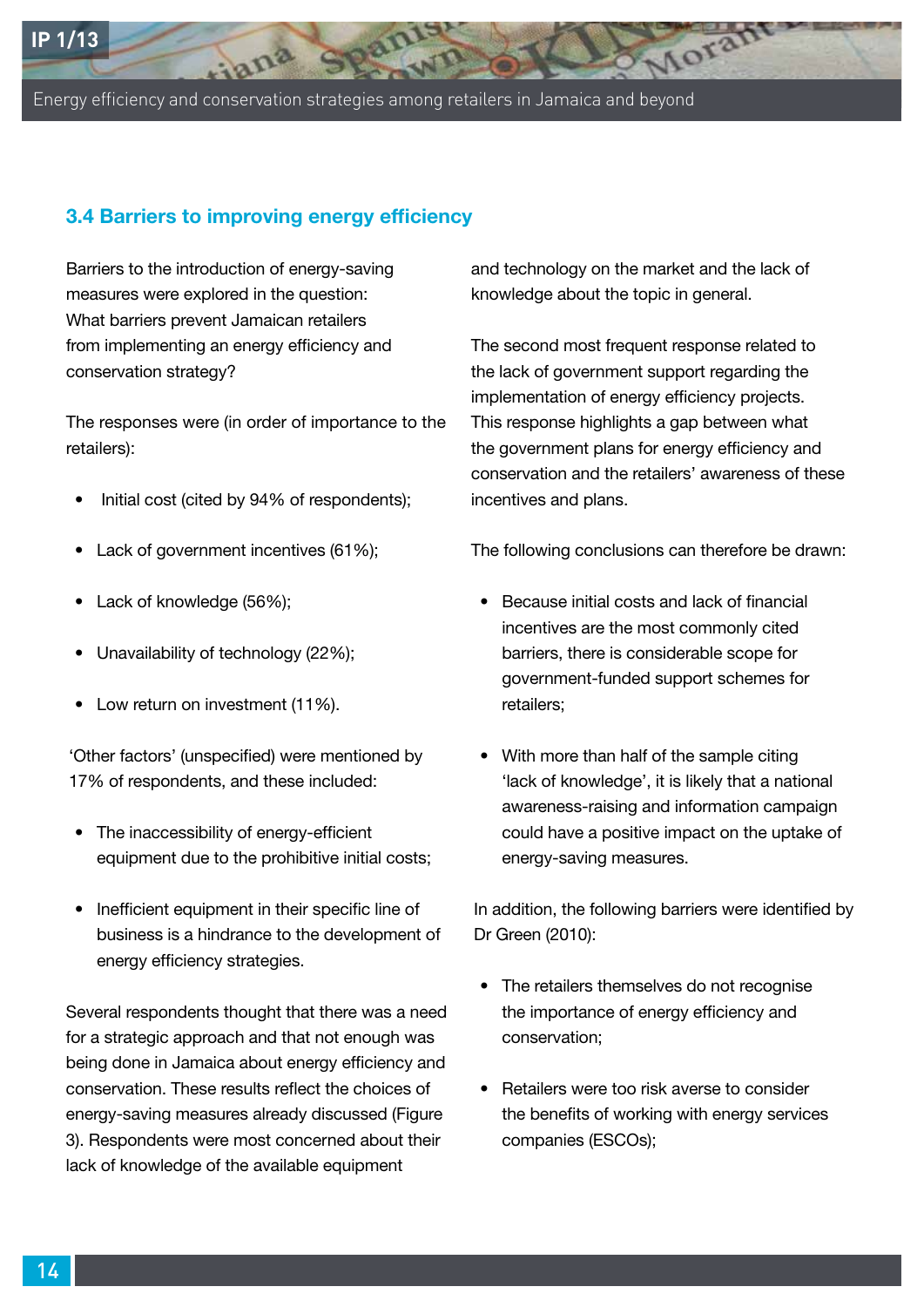• The quality of available products from a standards perspective (e.g. no standard laboratory testing of energy-efficiency claims is provided by the Jamaica Bureau of Standards);

rian

- Problems in the development of the energyefficiency equipment industry and of the energy-efficiency building code (which had been in development for over 10 years at the time of the interview);
- The absence of reinforcing legislation;
- The scaling down of the energy efficiency labelling programme started by the Jamaica Bureau of Standards.

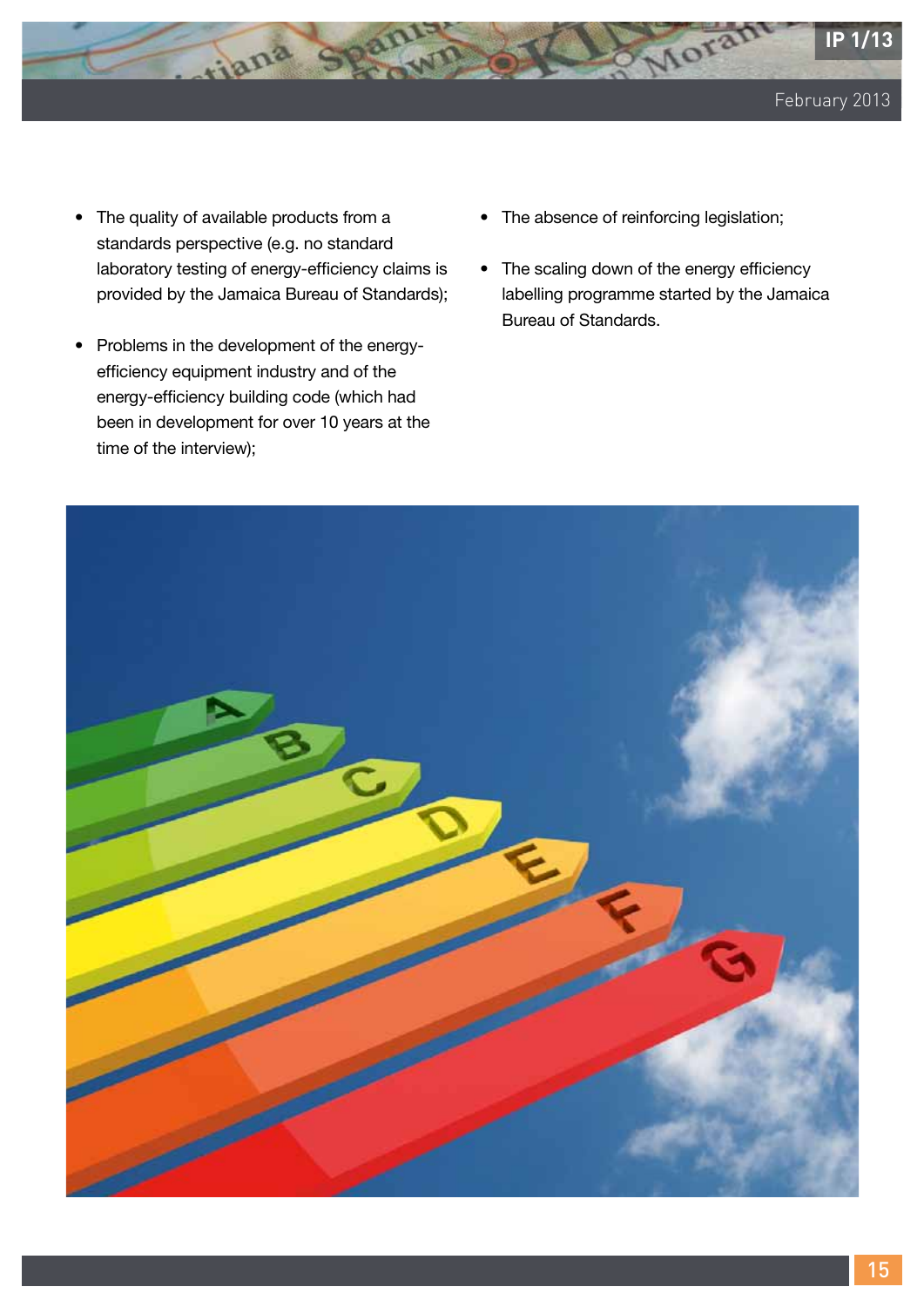**IP 1/13**

Energy efficiency and conservation strategies among retailers in Jamaica and beyond

## 3.5 Addressing the barriers

Figure 4 shows the factors the respondents said would incentivise them to implement an energy efficiency and conservation strategy.





Understandably, reducing costs and increasing profits were the most popular influencing factors. It is interesting to note that employee satisfaction and 'impressing existing and prospective customers' are the least likely factors to influence retailers -

suggesting that there is a considerable information gap among Jamaican retailers. In the UK, for instance, appearing to be 'green' is a significant driver of energy-efficiency measures.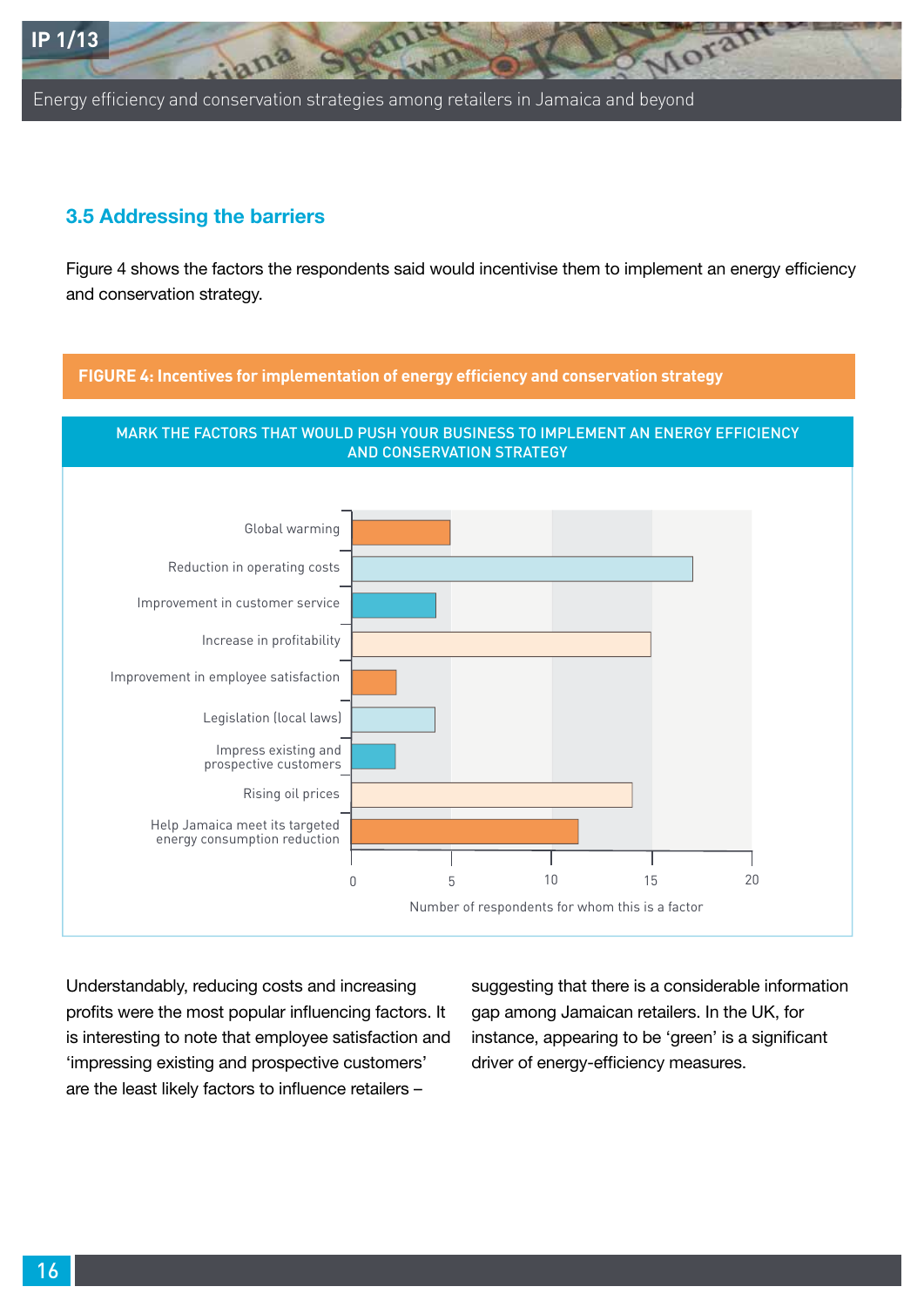#### 3.6 Existing incentives

In October 2008, the Development Bank of Jamaica (DBJ) officially launched the Petrocaribe Small and Medium Enterprise Energy Fund (the Petrocaribe Fund), which provides financial support for energy audits, ESCOs and manufacturers of energy efficiency equipment and devices. One billion Jamaican dollars was made available through the Petrocaribe Fund, although, at the time of the study in 2010/11, there had been insufficient interest in the scheme.

rian

According to Dr Green, the PCJ would like to see the emergence of ESCOs, which would provide retailers with an energy audit and then implement the opportunities identified at a percentage of the retailers' monthly energy bill over an agreed period of time.

In December 2010, the DBJ lowered the rate on loans for energy projects from 12% to 9%. During the interview stage of the study, Dr Green confirmed that retailers would qualify for those loans.

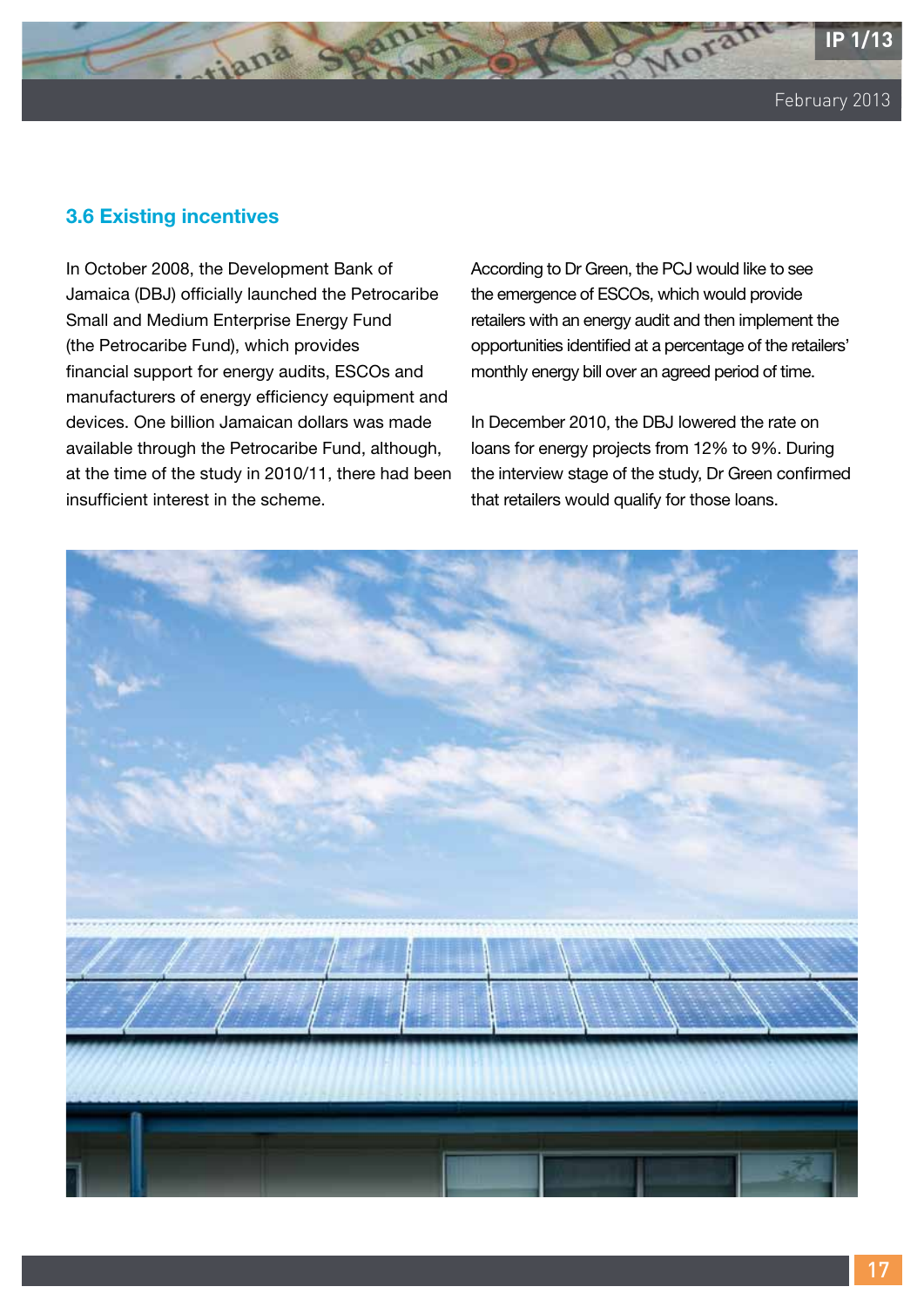# 4. DISCUSSION AND RECOMMENDATIONS

Since the late 1990s, leading US and global retail businesses such as Walmart, Tesco and Kohl's (which has stores in 49 US states) have been spurred into action to reduce their impact on the climate and to influence governments' environmental policies. Such corporations are no longer primarily concerned with risk management and protecting the bottom line; they are now finding ways to lever new business opportunities. According to Yudelson (2009) a 2007 survey by a major consulting firm demonstrated that the 'best-in-class' retailers not only achieve dramatic cost savings (20% decrease in energy costs) – especially when compared to industry laggards (39% increase in energy costs) – but also dramatically improved customer loyalty.

Those companies that have already responded to the energy efficiency and sustainability imperatives have done so, at least in part, because they want a head start over their competitors in learning how to reduce their emissions, but also due to growing pressure from stakeholders such as investors and consumer groups. Stakeholders are pushing for transparency on climate-related risks and the

integration of climate concerns into companies' core business strategies. There may also be considerable risk to a company's brand and reputation if customers, partners, investors and employees do not view the firm as acting responsibly with regard to climate change. The potential physical impact of climate change on business operations is another concern among corporate leaders.

According to Lubin and Esty (2010), business leaders focus on four principal stages of value creation:

- 1. Reduce cost, risks and waste and deliver proof-of-value;
- 2. Redesign selected products, processes or business functions to optimise performance;
- 3. Drive revenue growth by integrating innovative approaches into core strategies;
- 4. Differentiate value propositions through new business models that utilise these innovations to enhance corporate culture and brand leadership to secure a long-lasting competitive advantage.

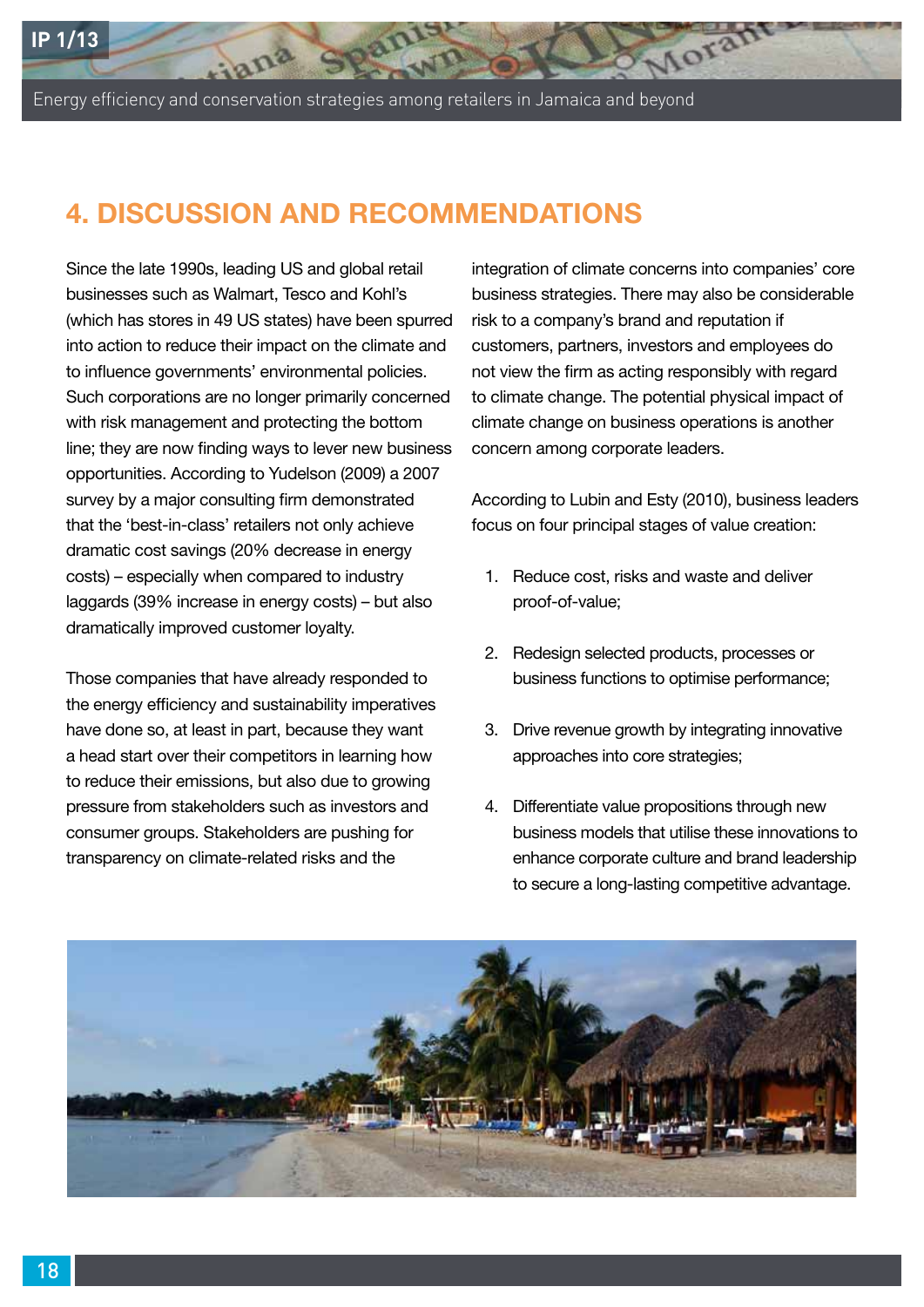Ever increasing energy consumption will make it necessary to generate more electricity; and because electricity production is an energy-intensive process (that is, not all fuel burned converts directly to useable energy), reductions in electricity use provide greater environmental and cost benefits (Wright, 2010). This means that if energy efficiency and conservation strategies are implemented by retailers, their energy use – and, by extension, their operating costs – will reduce while also benefiting the wider environment.

riana

The first challenge in implementing an energy efficiency and conservation strategy within the retail sector is cost. Other challenges include: the capabilities of the design and construction teams to provide green features on conventional budgets, the disparity between the building owners, as the party that incurs the costs of green features and tenants is the party that get the benefits. Other issues relate to writing green tenant guidelines.

Many of the retailers who have begun to reduce energy use in stores have done so with the guidance and assistance of LEED and BREEAM systems.

In general, Jamaican retailers have yet to pursue these international certifications. Greater awareness of these options should therefore be a priority action.

The study sheds light on the awareness, implementation, savings, barriers and incentives to energy efficiency and conservation strategies in the retail industry in Jamaica. It revealed areas where systematic changes could be made to improve the industry's contribution to the national target of reducing fossil fuel energy consumption while being financially beneficial to the retailers.

Below is a summary of recommendations based on the findings and experience during the research:

- Organise retailers and other sectors to make the most of government resources and incentives to improve energy efficiency and conservation;
- Teach retailers how to calculate their returns on investment and how to quantify their actual or estimated savings from implementing energyefficiency measures;
- Provide a national 'community of practice' space for ideas, results and experience of failures and successes to be recorded and shared between industries;
- Improve the system of tracking retailers (which will also help many other government efforts including tax collection);
- Improve the quality and quantity of industry statistics held by the Statistical Institute of Jamaica to cover the number of retailers by parish;
- Encourage professionals in the construction industry to design for energy efficiency and with due consideration to initial and life-cycle costs; this means that the Bureau of Standards Building code needs to be promulgated and reinforced by legislation in the interest of the national consumption targets:
- Introduce and promote third party certification such as LEED which will help to increase awareness, implementation and financial benefits for retailers: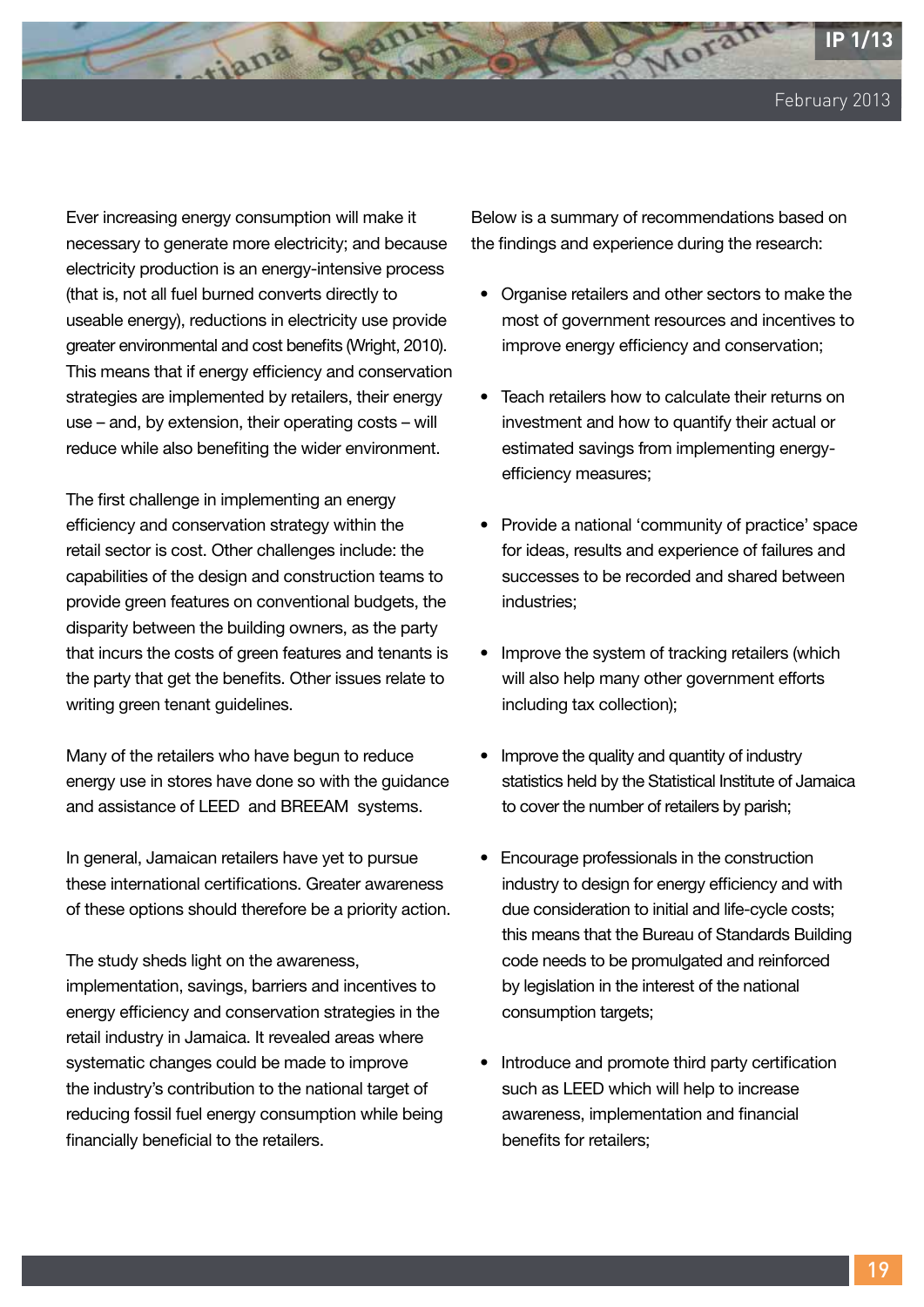• Develop a case study locally to highlight best practices and stimulate implementation;

ian

• Encourage retailers to publish their achievements in the implementation of energy efficiency and conservation strategies to increase knowledge within the industry.

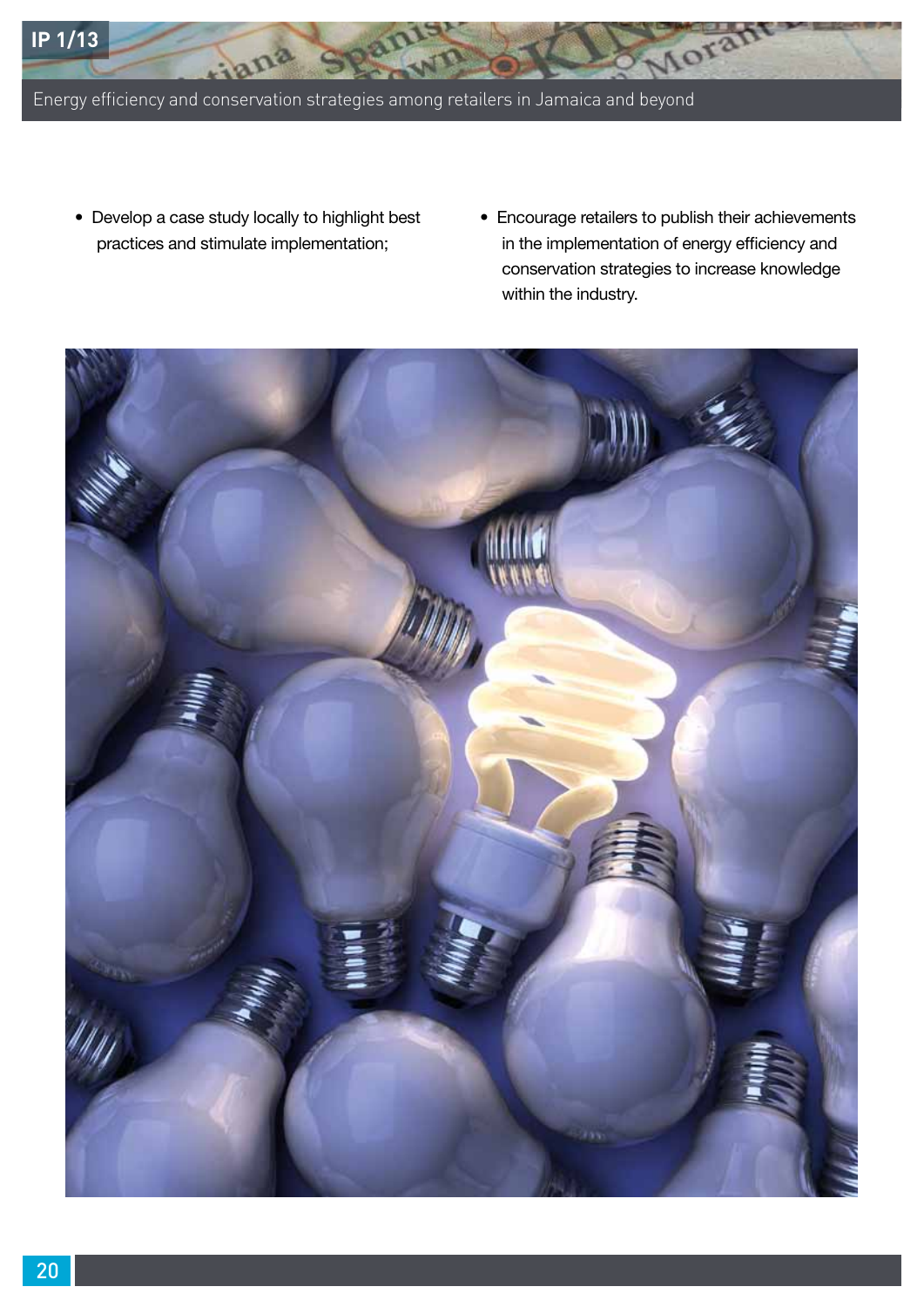# 5. CONCLUSION

Jamaican retailers are aware of energy efficiency and conservation strategies and have begun implementation to a limited extent. The removal of the barriers identified and the addition of incentives will multiply the achievable reductions in operating costs. Still, many Jamaican retailers prefer to wait and see the people, planet and profit benefits of the strategies before outlaying their capital.

The comparisons of geographically similar retail markets presented in this study serve to highlight where Jamaica may go next in terms of policies and actions to reduce fossil fuel consumption.

The economies of scale enjoyed by large overseas retail establishments might not be available for small and medium-sized retailers in Jamaica, as retail stores rarely reach sizes of over 20,000 square feet. However, the small size of the local stores should not dissuade retailers, because many smaller retailers in other countries have designed LEED and BREEAM-certified stores. Certification is also available for stand-alone stores, those placed in malls or strip centres.

In general, retailers seem interested in the strategies and the Jamaican Government should take advantage of their interest by providing the necessary assistance for wide scale implementation. Although respondents said that the Government did not show enough interest, the research uncovered Government plans to drive forward its efforts in 2011 through the Petrocaribe and Adaptation Funds.

With this in mind, two key finding of the study are particularly pertinent:

 $\bullet$  Initial costs and lack of financial incentives are the most commonly cited barriers to introducing energy-saving strategies among Jamaican retailers – suggesting that there is considerable scope for Government-funded support schemes;

• With more than half of the sample citing 'lack of knowledge' as a barrier to energy efficiency, it is likely that a national awareness-raising and information campaign could have a positive impact on the uptake of energy-saving measures.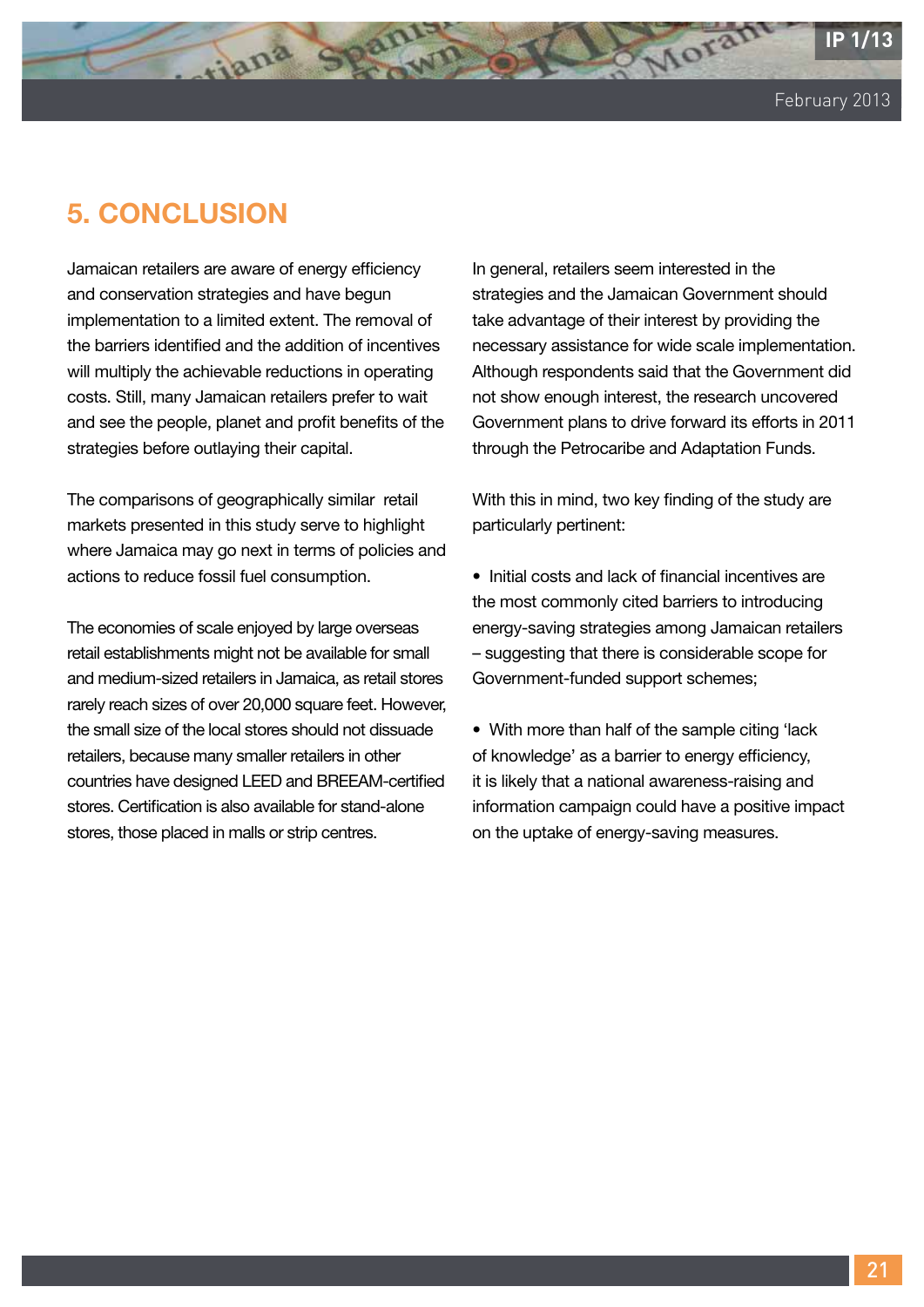## REFERENCES

Esty, DC and Winton, A (2009). Green To Gold: How Smart Companies Use Environmental Strategy To Innovate, Create Value, and Build Competitive Advantage. New Jersey, USA: John Wiley & Sons Inc.

Green, E (2010). Private communication (interview by Ramona McConnel, 29 November 2010).

Hawken, Paul, Lovins, Amory and Lovins, L Hunter (1999). Natural Capitalism Creating the Next Industrial Revolution. Boston, USA: Little, Brown and Company.

Lobash, M (2003). 'Stores Slash Energy Costs: Investment in energy-saving technologies is a small price to pay for reduced electric bills', Building Operating Management, July 2003. Available at: <http://www.facilitiesnet.com/energyefficiency/ article/Stores-Slash-Energy-Costs--1588> [Accessed 20 November 2012].

Lubin, DA and Esty, DC (2010). 'Lessons for leaders from previous game-changing megatrends', Harvard Business Review, May 2010, pp. 43–50.

Ministry of Energy and Mining (2008). 'Energy Conservation & Efficiency Policy 2008-2022'. Ministry Paper No. 61/08. Kingston, Jamaica: Ministry of Energy and Mining.

Pew Center for Climate Change (2009). Climate 101 Understanding and Responding to Global Climate Change. January 2009. (Revised 2011 and published by Center for Climate and Energy Solutions) Available at <http://www.pewclimate.org/docUploads/ Climate101-Complete-Jan09.pdf> [Accessed 20 November 2012].

Planning Institute of Jamaica (2010). Economic and Social Survey of Jamaica 2009. Kingston: PIOJ.

Prindle, W and Fontaine, A (2009). Corporate Energy Efficiency Survey Results, Pew Centre on Global Climate Change. Available at: <http://www. pewclimate.org/docUploads/Survey%20results%20 -%20April%202009%20presentation.pdf> [Accessed 20 November 2012]

Thurston CW (2002). 'Big Business/Bagging the Grocer', Energy Customer Management, May/June 2002, pp. 58–64.

Wright, RM (2010). Energy The New Agenda. Kingston, Jamaica: Raymond M. Wright.

Yudelson, J (2009). Sustainable Retail Development New Success Strategies. International Council of Shopping Centres (pp 74, 75, 76, and 181)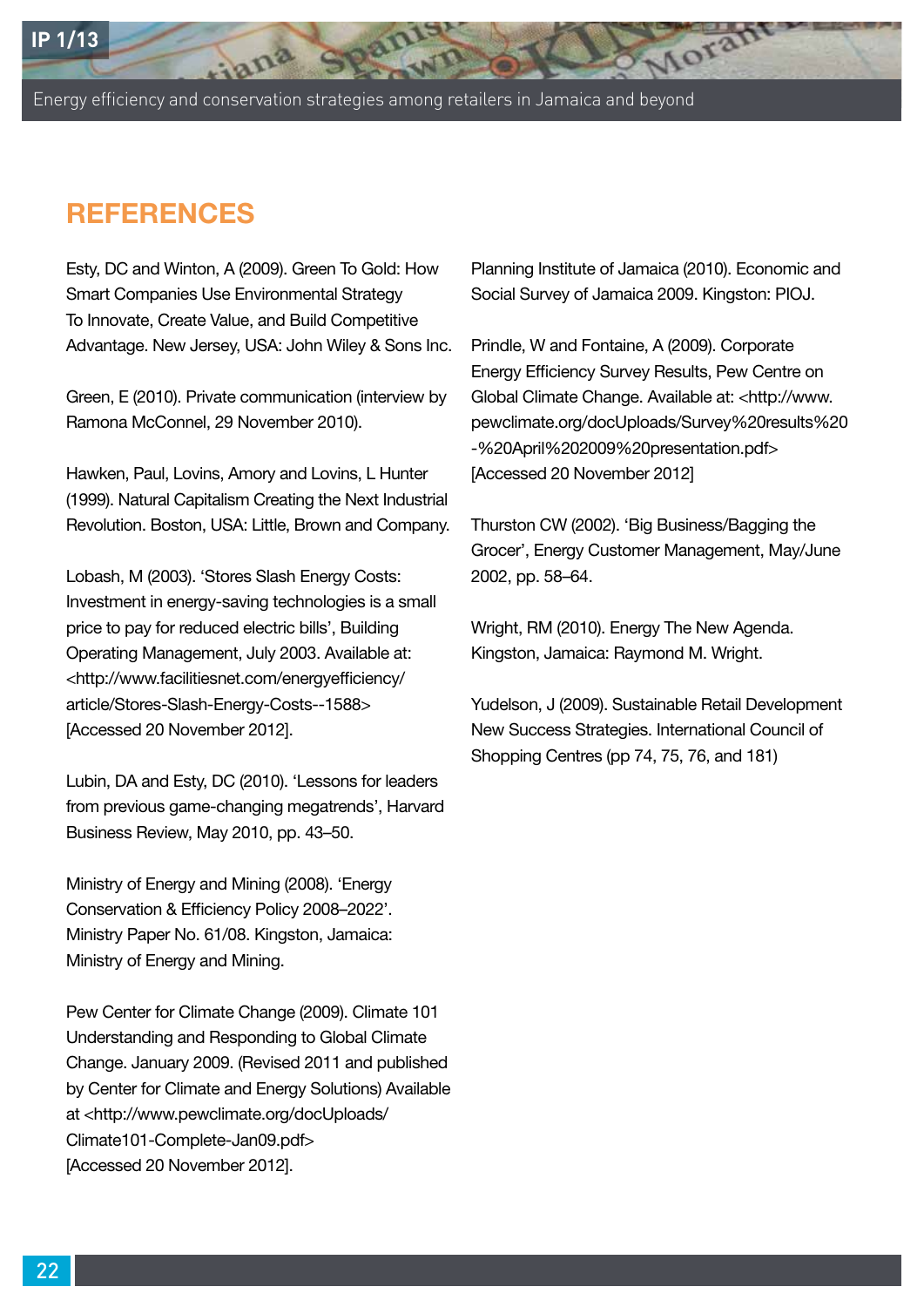# FURTHER READING

Lockwood, C (2006). 'Building The Green Way', Harvard Business Review, June 2006.

rian

Ministry of Energy and Mining (2006). 'Green Paper: The Jamaica Energy Policy 2006–2020'. Kingston, Jamaica: Ministry of Energy and Mining.

Ministry of Energy and Mining (2009). 'National Energy Policy 2009–2030'. Kingston, Jamaica: Ministry of Energy and Mining.

Petroleum Corporation of Jamaica (n.d.). Policy documents and related materials, available from: <http://www.pcj.com>.

Planning Institute of Jamaica (2008). Vision 2030: Jamaica's National Development Plan. Kingston, Jamaica: Planning Institute of Jamaica.

Schneider Electric (2008). 'White Paper: Making permanent savings through active energy efficiency'. Available at: <http://www.facilitiesnet.com/ whitepapers/pdfs/SchneiderElectric\_111110.pdf> [Accessed 20 November 2012].

Stringer, L (2009). The Green Workplace: Sustainable Strategies that Benefit Employers, the Environment, and the Bottom Line. New York, USA: Palgrave Macmillan.

Taylor, J (1993). Energy Conservation and Efficiency: The Case Against Coersion. Washington DC, USA: Cato Institute. Available at: <http://www. cato.org/pubs/pas/pa-189.html> [Accessed 20 November 2012].

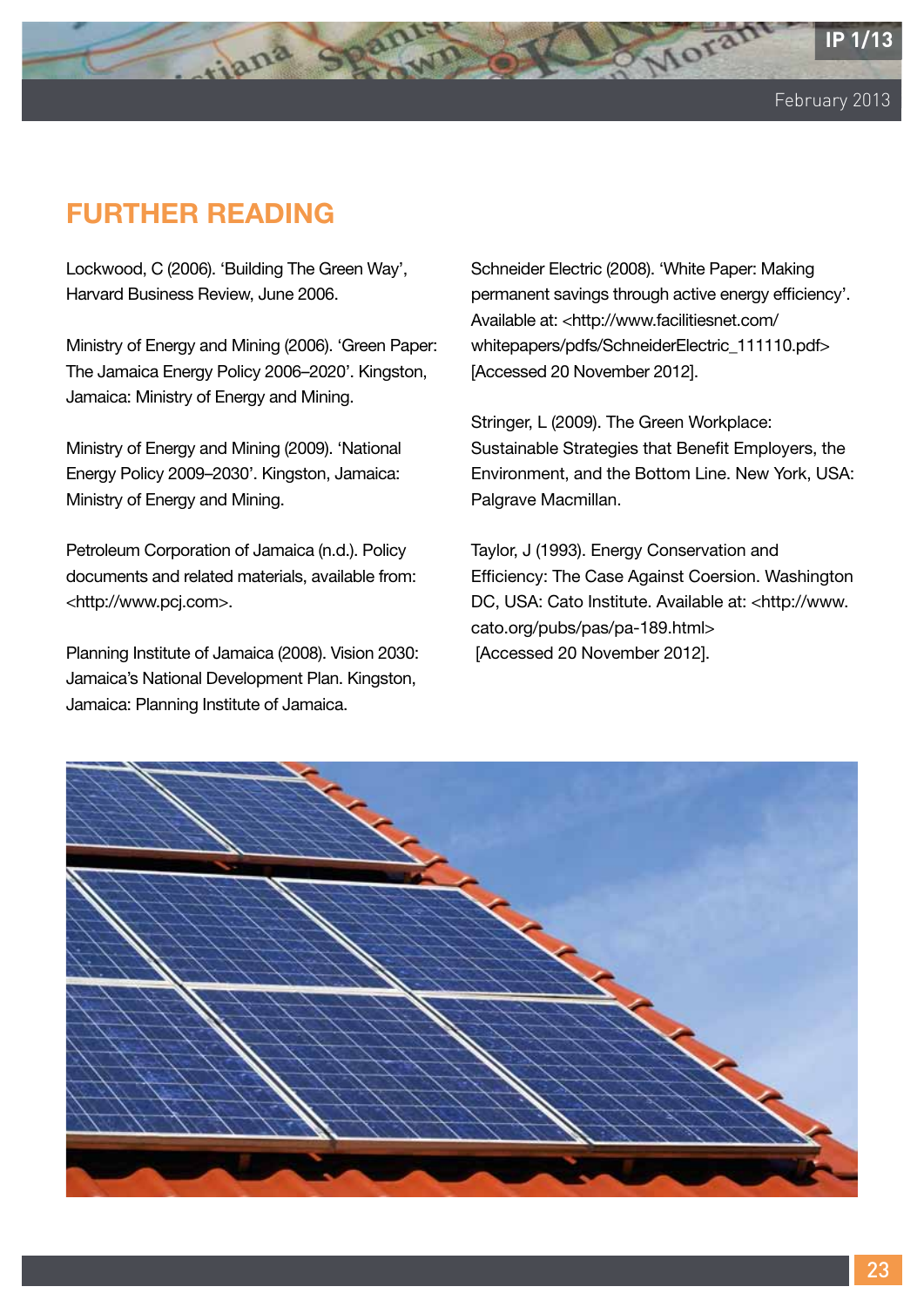# ABOUT THE AUTHOR

Studies at the University of Technology, Jamaica commenced my journey into the world of Real Estate, Construction, Project and Facilities Management. Having held a Real Estate Broker licence in Jamaica and worked as Property Officer, Property Services Officer and Senior Estate Officer for approximately ten years, I enrolled at the College of Estate Management for the second time in the RICS Post Graduate Diploma in Project Management course. Later, I successfully completed the MBA in Construction and Real Estate with the University of Reading, UK.

My most significant experience with energy efficiency and conservation strategies was gained at work with the Government of Jamaica from 2007-2012 when I worked as Facilities Manager. There I designed and implemented an energy and water conservation strategy. The programme included among other projects, a simple delamping exercise to remove excess lighting fixtures throughout the premises, the installation of motion sensors in restrooms, the installation of energy efficient window films, the reallocation of base loads for chiller units and installing a water recycling plant to use the waste water from the air conditioning units for landscaping purposes.

All the efforts saw a reduction in resource consumption, which was new and exciting for a government agency that is perennially under budgetary constraints. It was very intriguing for me and I was on a self imposed mission to implement any project that could save the government money. I had discovered the link between people, planet and profit.

I have been married for eight years and have two children. We recently migrated to the United States and I am anticipating the next phase of my career. I was the recipient of a British Council of Shopping Centres (BCSC) award in 2010 and am a member of the International Facilities Management Association (IFMA).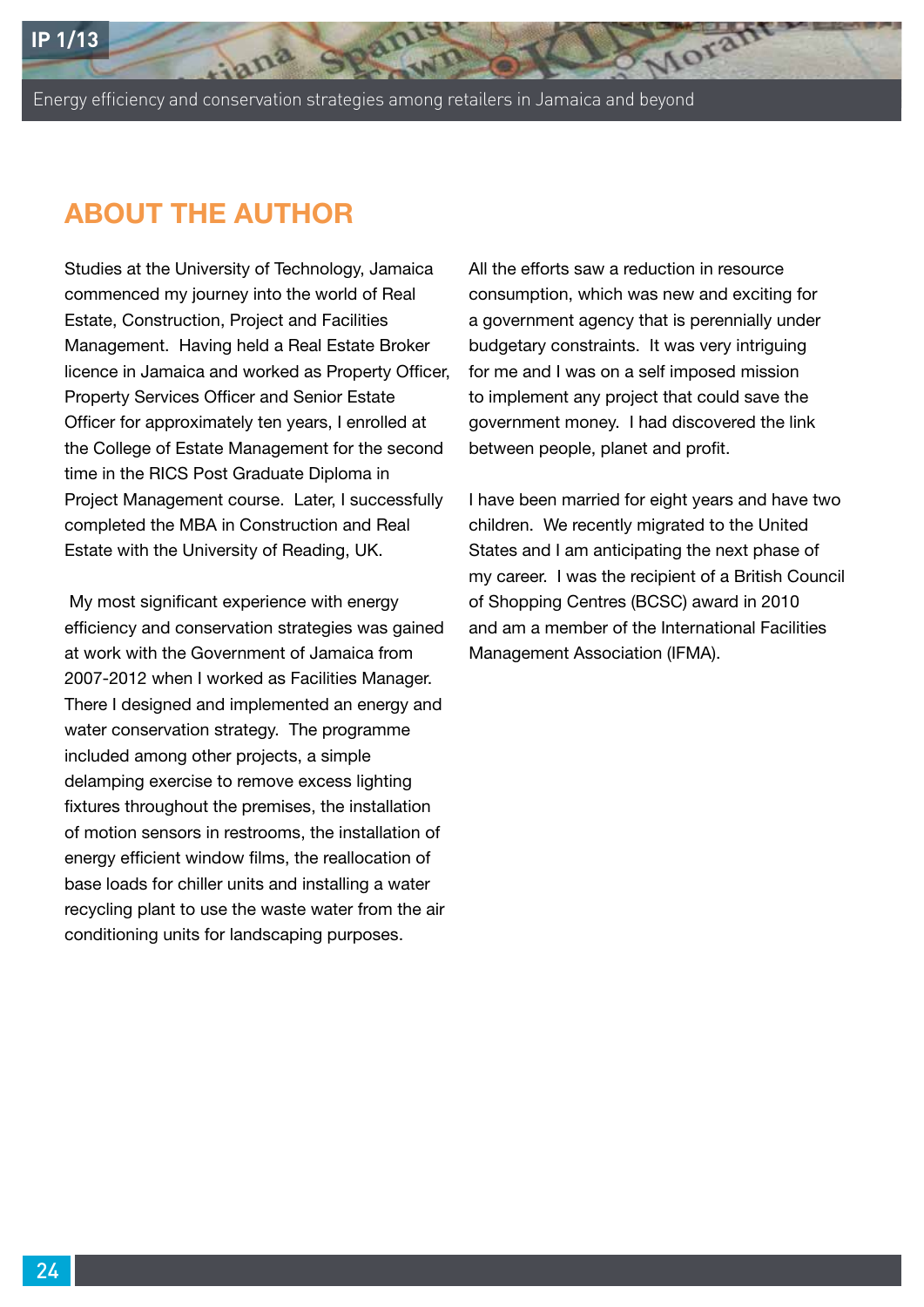#### **© College of Estate Management 2013**

All rights reserved by CEM. No part of this publication may be reproduced, stored or transmitted in any form or by any means without prior written permission from CEM.

CEM warrants that reasonable skill and care has been used in preparing this report. Notwithstanding this warranty, CEM shall not be under liability for any loss of profit, business, revenues or any special indirect or consequential damage of any nature whatsoever or loss of anticipated saving or for any increased costs sustained by the client or his or her servants or agents arising in any way, whether directly or indirectly, as a result of reliance on this publication or of any error or defect in this publication. CEM makes no warranty, either express or implied, as to the accuracy of any data used by CEM in preparing this report nor as to any projections contained in this report which are necessarily of any subjective nature and subject to uncertainty and which constitute only CEM's opinion as to likely future trends or events based on information known to CEM at the date of this publication. CEM shall not in any circumstances be under any liability whatsoever to any other person for any loss or damage arising in any way as a result of reliance on this publication.